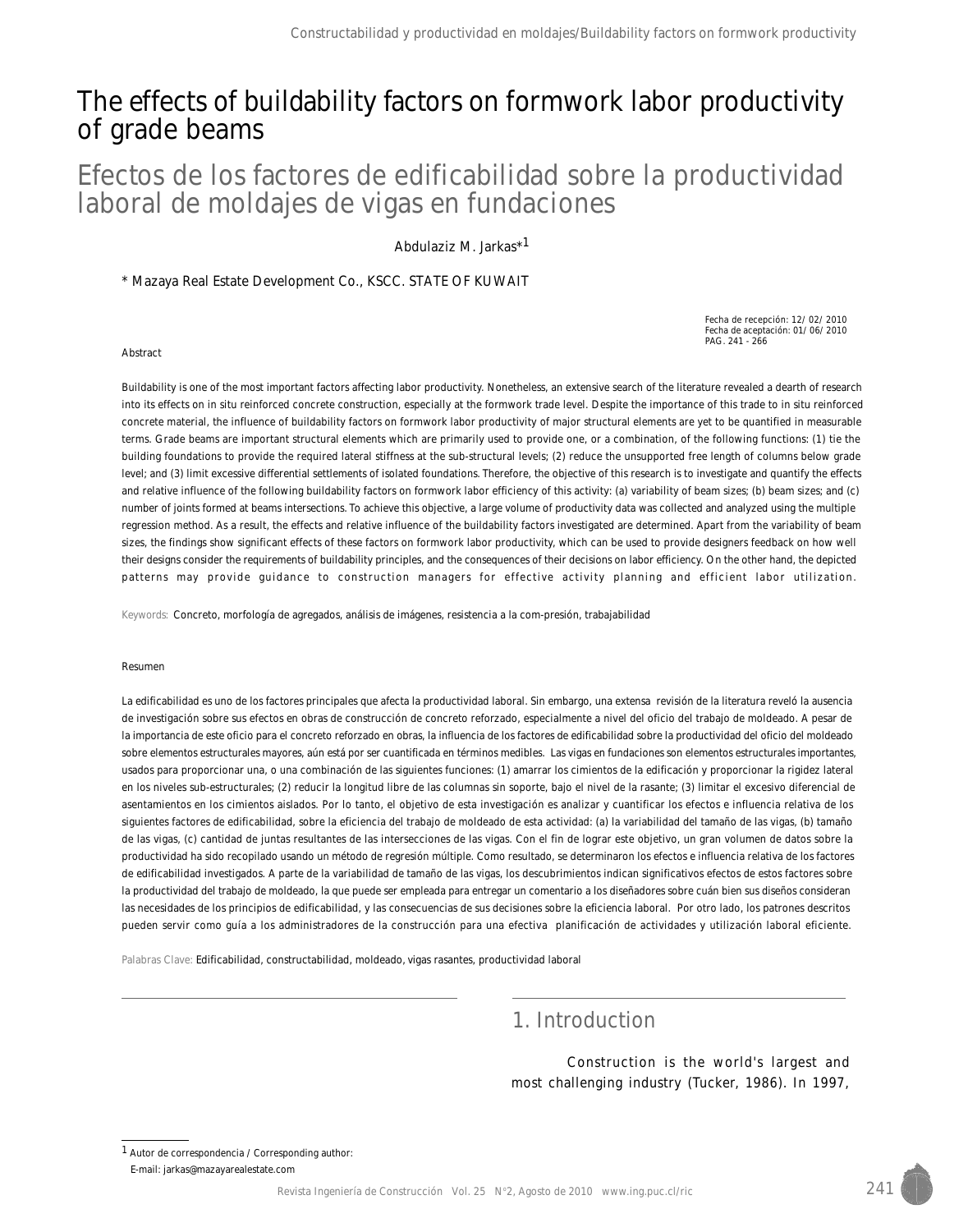the US construction industry accounted for 10% of Gross Domestic Product (GDP) and employed over 10 Million, making the industry the largest in the country (Allmon et al., 2000). On the other hand, Horner et al. (1989) indicated that a 10% increase in construction labor productivity would yield annual savings of about  $\angle 1$ Billion to the British economy; a similar conclusion was echoed by Stoekel and Quirke (1992).

Several factors affect labor productivity, but buildability is among the most important (Adams, 1989; Horner et al., 1989). Buildability, as defined by the Construction Industry Research and Information Association (CIRIA), is "the extent to which the design of a building facilitates ease of construction, subject to the overall requirements for the completed building" (CIRIA, 1983).

Design simplification is achieved through the implementation of the following three buildability principles: (a) rationalization; (b) standardization; and (c) repetition of elements (Dong, 1996). Design rationalization is defined as "the minimization of the number of materials, sizes, components or subassemblies", whereas standardization is "a design philosophy requiring the designed product to be produced from those materials, components and sub-assemblies remaining after design rationalization has taken place" (Moore, 1996b). The design repetition principle involves repeating bay layout, floor grids, dimensions of elements, and storey height.

The influence of buildability on the construction process has been the subject of numerous previous investigations (Lam and Wong, 2009; Saghatforoush et al., 2009; Lam et al., 2007; Trigunarsyah, 2007, 2004; Pulaski and Horman, 2005; Poh and Chen, 1998; Fischer and Tatum, 1997; Hyde, 1996; Moore, 1996a; Moore, 1996b; Alshawi and Underwood, 1996; Griffith, 1987; O'Connor et al., 1987) to name a few. However, a thorough examination of the literature revealed a dearth of research into the influence of buildability on the labor productivity of an integral trade of the in situ reinforced concrete material; namely, formwork. Furthermore, most of the previous buildability studies were heuristic in principles, generic and qualitative in nature; few were even rudimentary, based upon anecdotal perceptions, insights and common sense.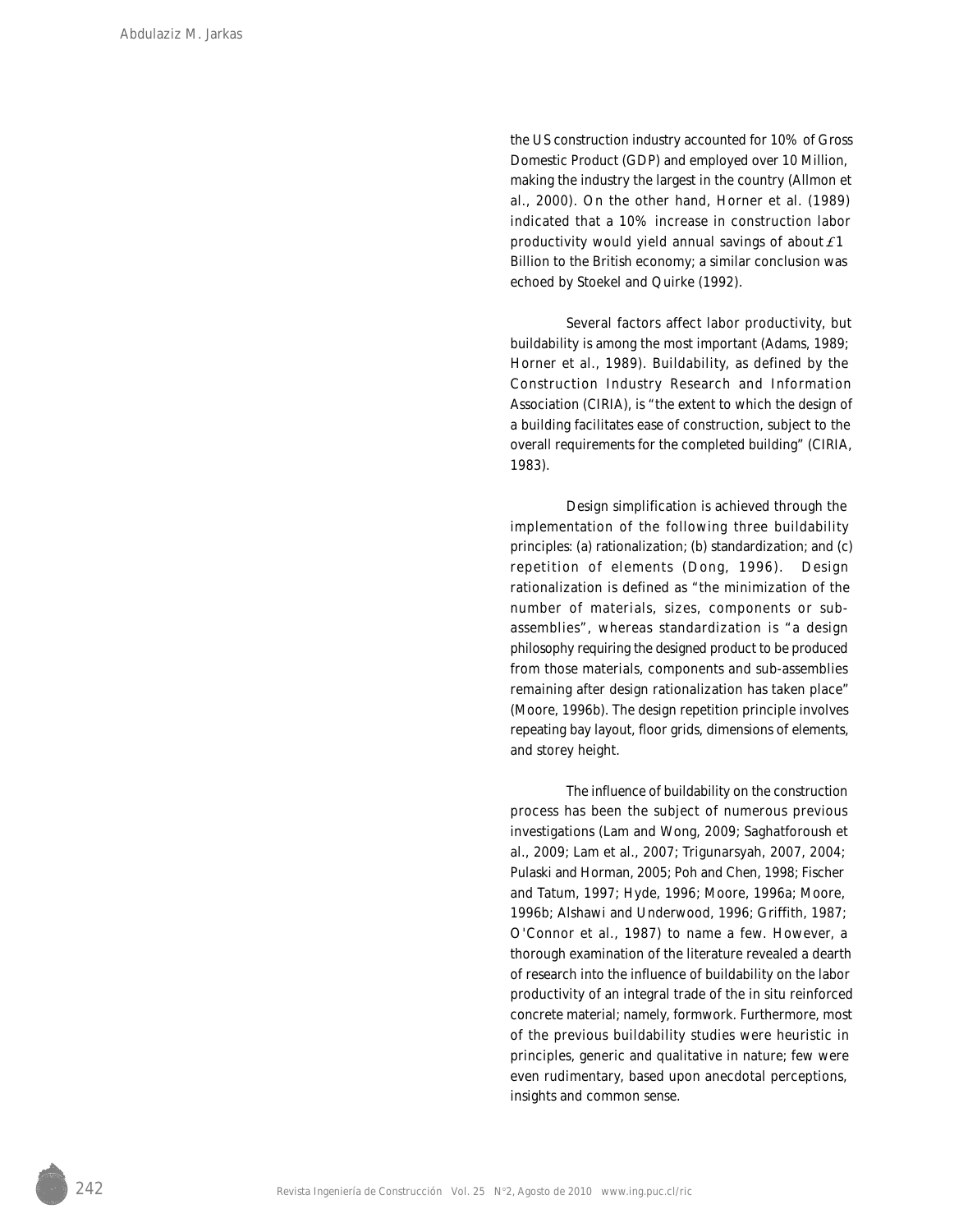In the United States, as the case with most countries, the cost of formwork trade ranges from onethird to two-thirds of the overall cost of the reinforced concrete frame (Hurd, 2005; Illingworth, 2000), of which, the cost of labors comprises approximately thirty percent (McTague and Jergeas, 2002). Nevertheless, the influence of buildability on this trade, especially at the activity levels, is yet to be determined and quantified.

Grade beams are one of the important elements of in situ reinforced concrete construction. Primarily, such elements are used to serve one, or a combination, of the following structural functions: (1) tie building foundations to provide the required lateral stiffness at the sub-structural levels; (2) reduce the unsupported free length of columns, below grade level, to minimize the effect of buckling; and (3) limit excessive differential settlements of isolated foundations. In addition, grade beams may be used to provide support to masonry walls. Formwork of grade beams is a labor intensive operation, which is associated with added difficulty due to performing the activity below the grade level. Therefore, the objective of this research is to investigate the effects and relative influence of the following buildability factors on their formwork labor productivity: (a) variability of beam sizes; (b) size of beams; and (c) number of joints formed as a result of beams intersections. Consequently, labor productivity, thus labor cost and benefits related to the application of buildability principles, can be estimated for the various levels both, reliably and with reasonable accuracy.

To develop an understanding of the previous research that had been conducted and the progress developed in the area of buildability, this paper starts with a relevant literature review of topics related to this study, briefly introduces an overview of the formwork trade, presents the research method and analysis, provides a discussion of the results obtained, and concludes with a recommendation geared towards encouraging further investigations into the effects of buildability on other elements and trades of in situ reinforced concrete structures.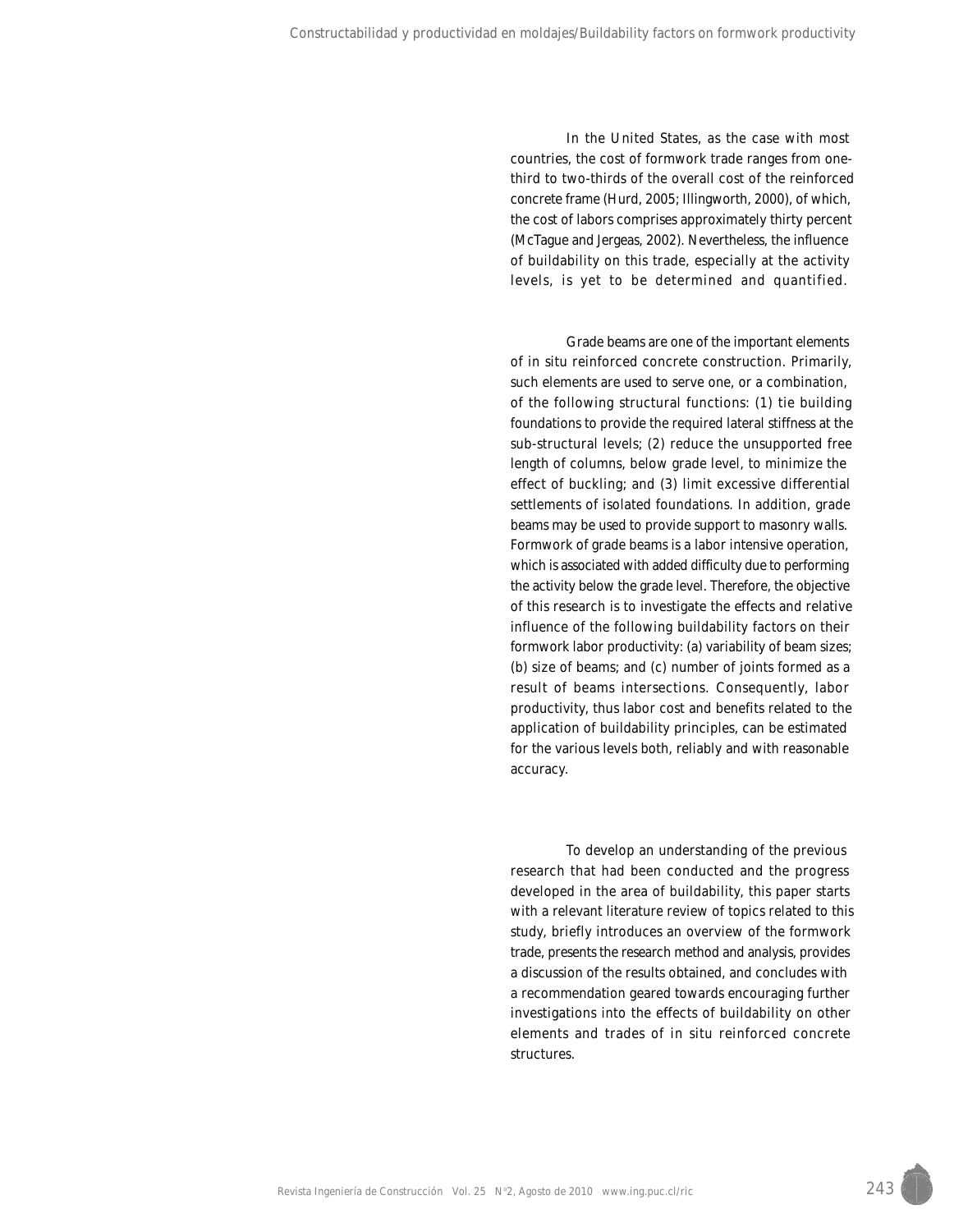#### 2. Literature review

The US Department of Commerce defines productivity as "Dollars of output per person-hour of labor input" (Adrian, 1987). Handa and Abdalla (1998) defined productivity as "the ratio of outputs of goods and/or services to inputs of basic resources, e.g., labor, capital, technology, materials and energy". Arditi and Mochtar (2000) referred to productivity as "the ratio between total outputs expressed in Dollars and total inputs expressed in Dollars as well", whereas Horner and Duff (2001), expressed productivity as "how much is produced per unit input".

In view of the preceding discussion, it is obvious that the general consensus to define productivity is the ratio of output to input. Thus, construction productivity can be regarded as a measure of outputs which are obtained by a combination of inputs. In view of this, two measures of construction productivity emerge: (a) total factor productivity, where outputs and all inputs are considered; and (b) partial factor productivity, often referred to as single factor productivity, where outputs and single or selected inputs are considered (Rakhra, 1991, Talhouni, 1990).

The advantages of the single factor productivity, e.g., labor productivity, are many. By focusing on a selected factor, the measurement process becomes easier and more controllable. As a result, reliable and accurate data can be collected. The complex nature of the construction process and the interaction of its activities, make the labor productivity measure the popular option, especially for researchers, since effective control systems monitor each input separately. In addition, since construction is a labor intensive industry, it may be argued that man-power is the only productive resource, thus construction productivity is mainly dependent upon human effort and performance.

The word buildability, appears to have first entered the language in the late 1970s (Cheetham and Lewis, 2001). An early attempt to address buildability can be credited to Sir Harold Emmerson (1962), when a new form of relationship between designers and constructors was suggested. The point of concern was the lack of cohesion between designers and constructors and the inability of both parties to see the whole construction process through each other's eyes.

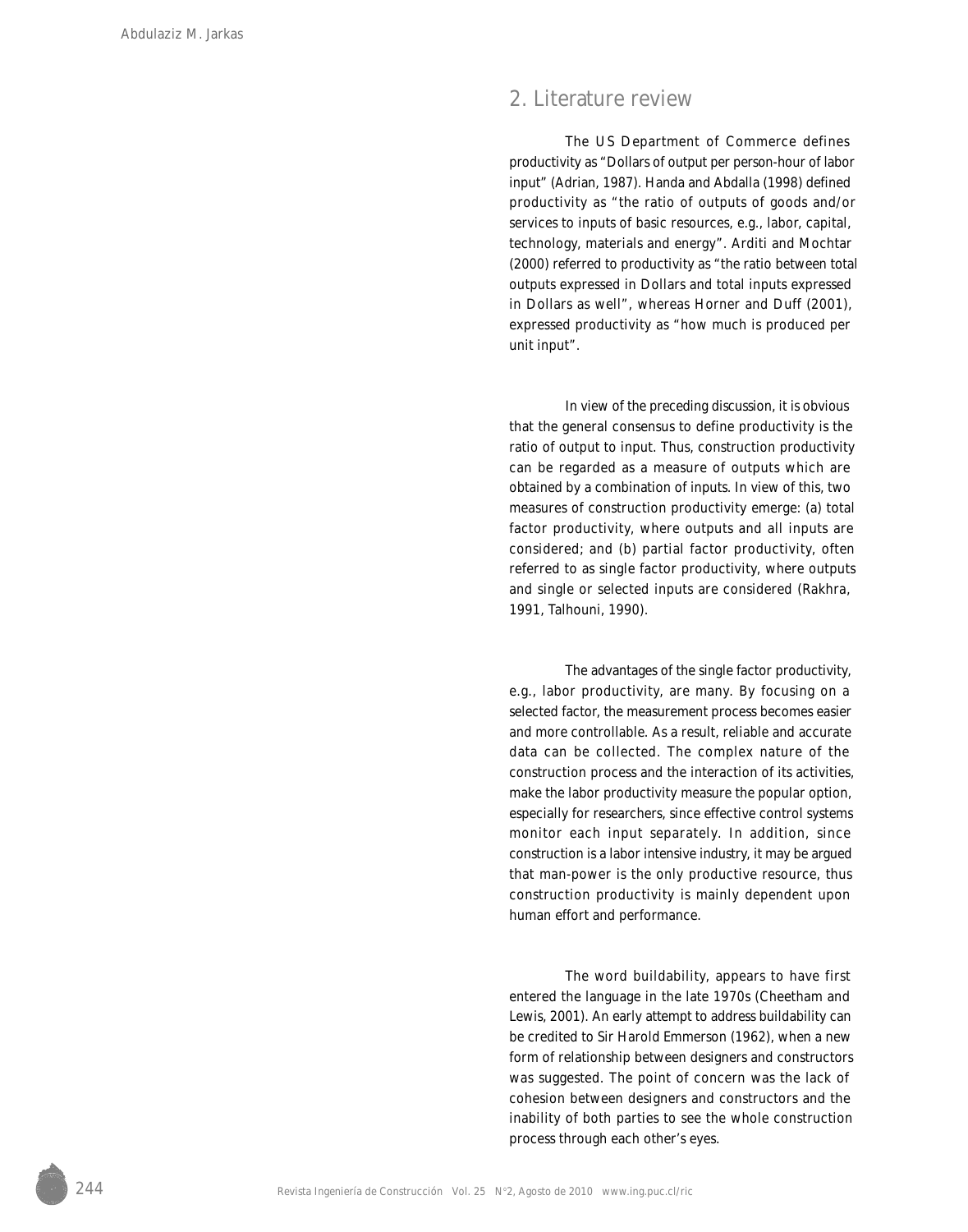In an exploratory report, "Buildability: an assessment", published in 1983 by the Construction Industry Research and Information Association (CIRIA), buildability was tentatively defined, and perhaps it is the most widely accepted definition, as: "the extent to which the design of a building facilitates ease of construction, subject to the overall requirements for the completed building" (CIRIA, 1983).

Based on this definition, two implications may be inferred. First, buildability can be categorized in a scale ranging from good to bad; and second, each building has overall requirements which may conflict with the buildability concept, thus necessitate the acceptance of less than good buildability.

Throughout Europe, the expression "Buildability" is the adopted terminology for the influence of design on the construction process. On the other hand, the term "Constructability" is widely used and favored in North America. The constructability task force of the Construction Industry Institute (CII) defines constructability as "the optimum use of construction knowledge and experience in planning, design, procurement, and field operations to achieve overall project objectives" (CII, 1986). Although both expressions target similar issues, the term constructability covers wider range of disciplines including conceptual planning, design, procurement and construction.

One of the barriers, and perhaps the most important, to the implementation of the buildability concept, is the difficulty in measuring its benefits to the construction industry; the industry still lacks methodologies to represent the requirements for buildability analysis and measurement (Song and Chua, 2006). The first attempt to measure the influence of design on buildability was undertaken by the Building Research Station (BRS, 1970). The operation of cranes on various construction sites was examined, and was concluded that "if the site layout, or the type of construction utilized make the crane operation difficult, then the whole construction process would be difficult and uneconomical". However, such an attempt failed to quantify the difficulty level associated with the site layout or type of construction.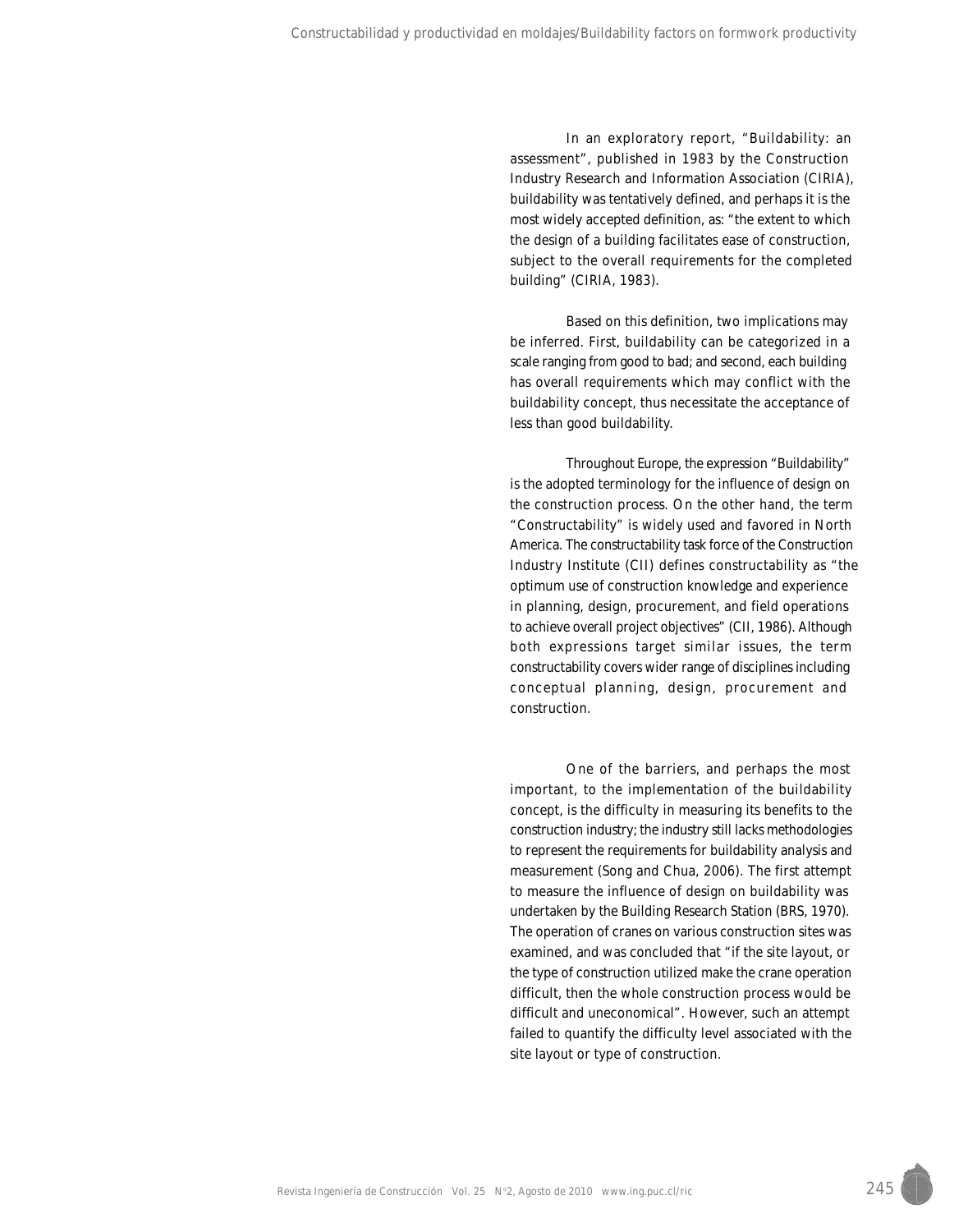Another attempt by the Royal Institution of Chartered Surveyors (RICS) was a comparison between construction operations of the UK and the US, with emphasis on design and contractual procedures. They concluded that "design cannot be divorced from construction without major time and cost penalties" (RICS, 1979). Once again, the magnitude of such time and cost penalties was not determined.

The Construction Industry Research and Information Association (CIRIA) program of research, identified a constraint for achieving good buildability by stating that "the achievement of good buildability depends on both designers and builders being able to see the whole construction process through each other's eyes" (CIRIA, 1983). Having identified this constraint however, no suggestion on how to assess the achievement of good buildability was provided.

In an effort to facilitate the implementation of the constructability concept in the construction industry, the Construction Industry Institute (CII, 1993) has developed 17 constructability concepts, which are grouped under the three main phases of the construction project: (a) conceptual planning; (b) design and procurement; and (c) field operations. While such an effort is most certainly a step in the right direction, the benefits of applying the related concepts to each phase of the project's life cycle are yet to be determined in tangible terms.

O'Connor et al. (1987) and Alshawi and Underwood (1996) discussed the negative effect of the variability of element sizes on the complexity of the construction process. However, their work was limited to general guidelines without any quantification of the impacts of such factors on construction productivity. Furthermore, Fischer and Tatum (1997) identified critical design variables which are important for the buildability of structures. Such variables included dimensions and details of elements, e.g., width, length, depth, and type. Yet, the effects of such variables on construction productivity were not measured.

In an effort to measure the buildability of designs, the "Buildable Design Appraisal System" (BDAS), was established by the Construction Industry Development Board of Singapore (CIDB, 1995). The primary objective of the BDAS is to assess the influence of design on construction productivity.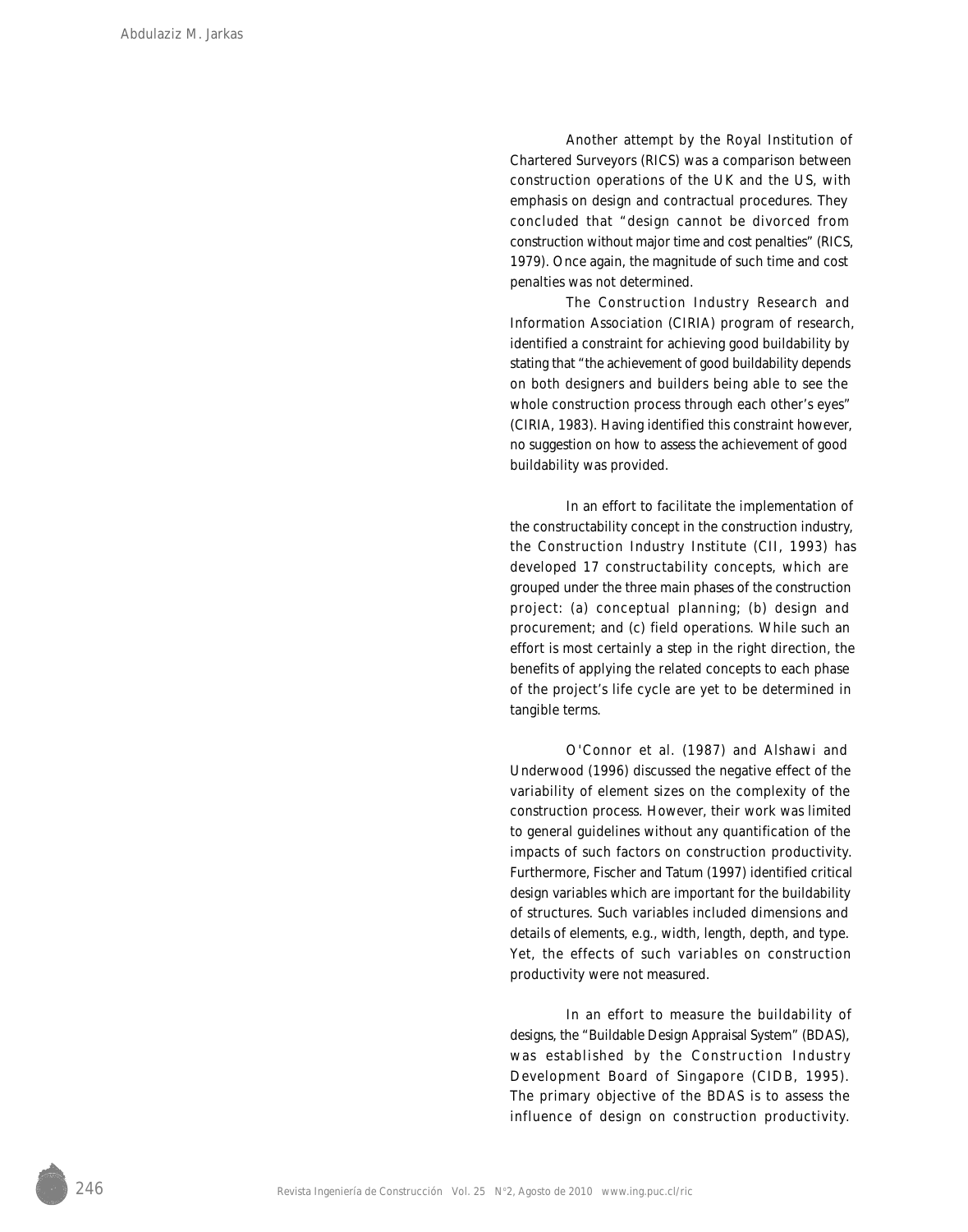The BDAS presents a systematic numerical method to appraise the effects of design on site efficiency and productivity by means of calculating the "Buildable Score" of the design taking into consideration the level of simplicity, standardization, and the extent of the single integrated elements, i.e., combining related components into a single element. Indices are awarded for each type of architectural and structural systems based on the level of difficulty of the construction operation. Designs with high buildable scores suggest more efficient use of labor, hence higher labor productivity.

A major shortcoming of this appraisal system however stems from the lack of depth in which buildability was assessed. Buildable scores are awarded based on the overall structural type and construction method. Such an approach is too general in nature where the impacts of buildability factors require investigations in far greater depth to establish and quantify their effects on labor productivity.

Although the BDAS is the only available quantitative design appraisal tool to date, the scientific reliability of the methodology employed in developing the system's buildable scores is questioned. Buildable scores were obtained from inputs provided by government agencies, private consultants, and product manufacturers based upon previous personal and group experience and judgment (Dong, 1996). While such an approach can be regarded as good practice and common sense, the scientific method requires facts to be established and supported by rigorous research, measurement, and analysis. Moreover, Poh and Chen (1998), in an empirical study of 37 completed buildings, determined inconsistent patterns among buildable scores, labor productivity, and construction cost, thus went on to conclude that "while a design with a high buildable score will result in more efficient labor usage, the relationship between the buildable score and construction cost is less distinct".

In advocating for the implementation of buildability principles, CIRIA (1999) on the other hand, stated that the application of the rationalization and standardization concepts provides site efficiency, predictability, and better value for money. However, no direction was suggested on how to assess or quantify such benefits in tangible terms.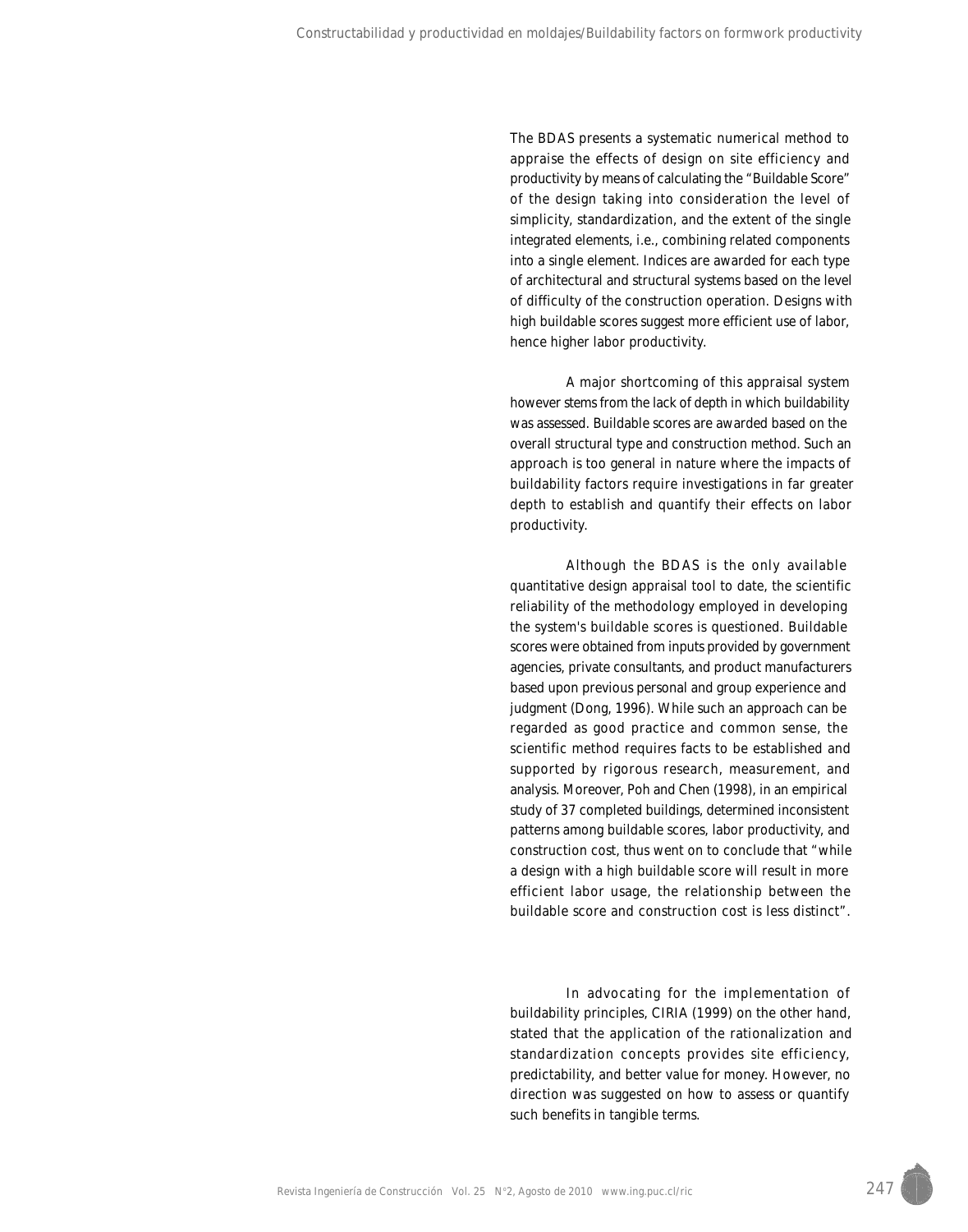Even though seminal work has been developed, apart from the BDAS, in none of the mentioned examples, were there any quantified or quoted figures, or even a suggestion on how to assess the buildability impact on construction activities. In addition, previous research has not provided "specific" guidance on how to measure the buildability of a design. In one of the few text books entirely devoted to buildability, Ferguson (1989) shows the breadth of factors which must be considered to make a design buildable and provides many examples of buildability problems and suggestions for improvements. While such suggestions allow the classification of buildability issues according to their level of details, they do not link buildability issues to "specific" design decisions.

The basic dilemma, the researcher argues, may be attributed to the methodology employed by most related previous research, where the effect of buildability was investigated on a generic basis, which has overlooked the important aspect of the current problem. A practical solution to the problem, the researcher suggests, especially in reinforced concrete construction projects, where the construction process of such structures are composed of various trades and activities, may be achieved through: (a) investigating and determining the effects and relative influence of buildability factors at the activity or component levels, i.e., foundations, grade beams, columns, walls, beams and slabs, which support and make up the building frame, and are common to each activity, so that the impacts of buildability on such trades and activities can be readily available to designers to provide specific guidance to a particular design decision on the one hand, and the collective effects upon the overall phenomenon of buildability on a global basis may be well supported, established, and understood, hence can be implemented with sufficient ease, on the other; and (b) quantifying such effects in measurable terms so that the tangible benefits of buildability principles may be realized and formalized.

### 3. Formwork trade overview

Formwork is used to obtain a shape in concrete. It includes the actual material in contact with concrete and all the necessary associated supporting structures.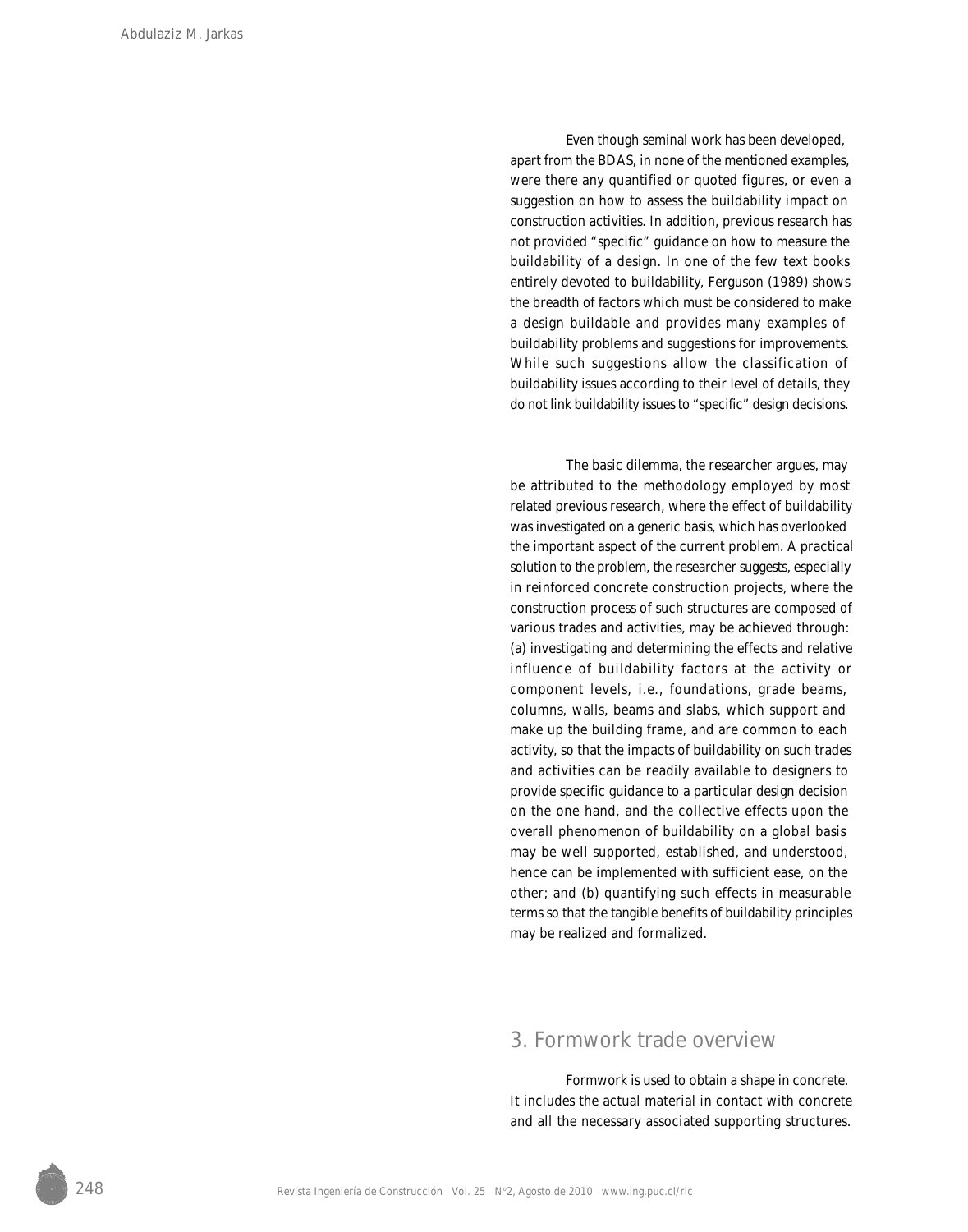Formwork is removed in a process called striking or stripping.

Formwork is expensive. Therefore, it should be carefully handled and reused as many times as possible. In addition, standardization of dimensions, rationalization of design schemes, and repetition of element sizes throughout the project are essential to ensure efficient and cost-effective utilization of formwork materials.

Formwork types are grouped according to their application as follows (Ricouard, 1982): (1) vertical formwork, where the concrete lateral pressure is the governing factor. Examples of this type involve columns and walls; and (2) horizontal formwork, where the weight of concrete is the governing factor. Suspended slabs, decks, and cantilever structures are prime examples of this type.

A wide variety of materials is used for formwork, e.g., timber, hardboard, steel, aluminum, glass fiber reinforced plastic (GRP), and a combination thereof. The most common material however is timber, also known as "traditional" formwork (Brett, 1988). Timber has the advantage over all other materials, especially in low to medium-rise buildings, because it can be easily cut, handled, and assembled on site, however, may not be the most economical option if a high finishing quality is required and a high degree of repetition is involved, where the advantages of the metal and plastic types prevail (Peurifoy et al., 2006). Timber is used as bearers in soffit forms as well as waling in wall forms. Plywood is mainly used for panels. Both traditional and proprietary formwork use plywood, which is by far, the most common sheathing and soffit material used.

In view of the preceding discussion, it may be concluded that each type of the previously presented materials is associated with its own task-level difficulty, hence can also be an influential buildability factor on the labor productivity of the formwork operation. However, Since Grade Beams are elements which are neither subject to repetition within the construction site, nor require high finishing quality, in all sites monitored, the "traditional" formwork, was the type used for this activity.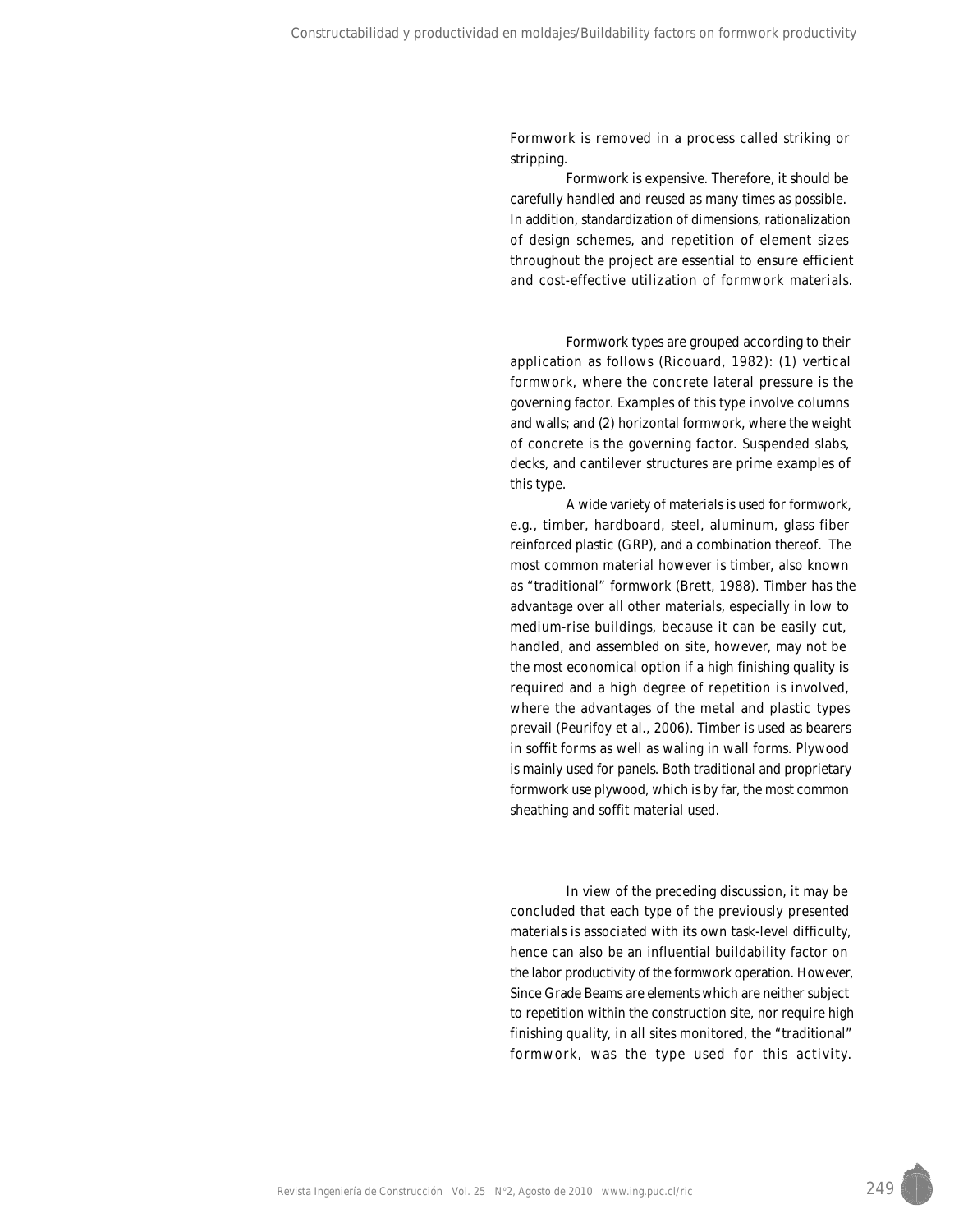Grade beams formwork observed comprised plywood vertical sheets supported by timber vertical studs, which are supported by timber stringers at both, top and bottom parts, and tied around mid depth by a "leave-in" metal tie. If the depth of the grade beam is larger than 1000 mm, usually a middle stringer is added to enhance the stiffness of the forms. The stringers are supported by diagonal braces along the span of the beam. Diagonal braces are further supported by timber boards, which are securely nailed into the concrete blinding underneath the beam.

The major tasks of grade beams formwork operation on sites include: (a) setting-out; (b) leveling, identifying locations of the different beam sizes, measuring, and locating beams intersections; (c) cutting, placing, and securing sides in positions; and (d) plumbing, tying, and bracing sides in place.

Based on the previous discussion, it can be hypothesized that the following buildability factors impact the task level difficulty of grade beams formwork, thus the labor productivity of the operation: (1) variability of beam sizes; (2) size of beams; and (3) number of joints formed due to beams intersections within the overall activity, and along the single beam formed.

## 4. Research method and analysis

The labor productivity data of this activity were collected at both levels; macro, and micro. Macro-level observation involved monitoring the overall activity within the project, i.e., forming all ground beams shown on the relevant drawings, where the total productive labor inputs associated with completing the overall activity was recorded, therefore, a single labor productivity index was achieved, that is, the total area of formwork erected for all ground beams per total productive man-hours used to complete the activity. The labor inputs collected at this level included both; "contributory" time, i.e., time spent in setting-out, preparing work areas, transporting and distributing forms within the jobsite, reading plans, identifying the different beam size locations, measuring, and cutting, as well as "direct" or "effective" forming time used in sides assembling, placing in positions, securing,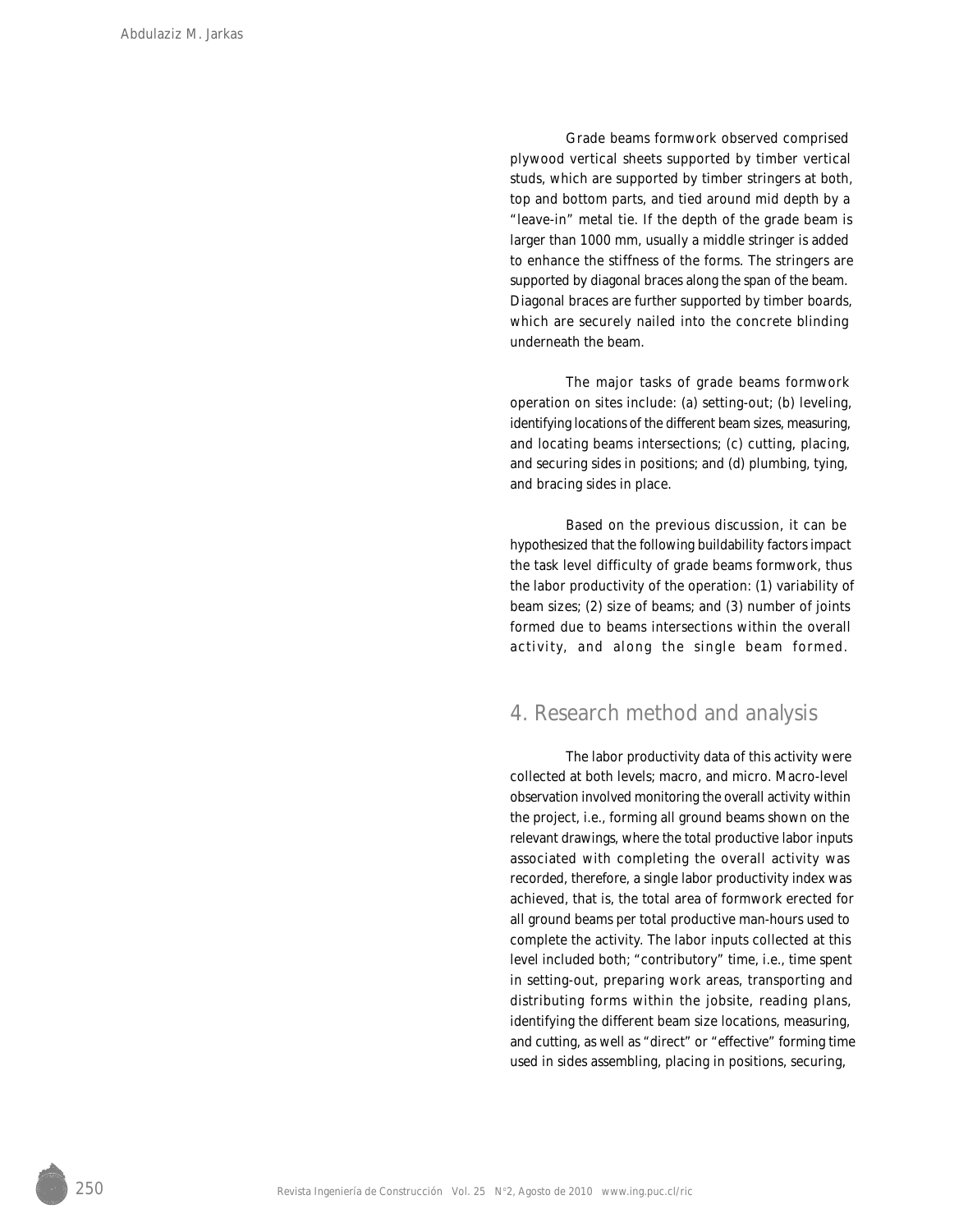plumbing, tying, and bracing in place (Jarkas, 2005; Chan and Kumaraswamy, 1995; Salim and Bernold, 1994). Micro-level observation on the other hand, focused on the "direct" observation of selected elements within the activity, therefore, the "contributory" time had negligible influence at this level of observation, where only the "direct" or "effective" productive forming labor inputs were used to quantify the labor productivity of beams observed (Jarkas, 2005).

The advantages of monitoring an activity at the micro-level are twofold: (1) the results obtained would assist in cross-referencing patterns obtained from the macro-level observation analysis, which can further provide better understanding of the overall phenomena and findings of the explored factors affecting the activity; and (2) the impacts of other, non-buildability factors, e.g., communication complexity, sequencing problems, site lay-out, and proportion of work subcontracted, on labor productivity are minimized at this level of observation.

Since numerous factors, other than buildability, influence labor productivity on sites, which may mask or even overshadow the effect of buildability on the forming operation, the focus was on selecting construction projects which shared common features such as, contract procurement method, geographical locations, and to a large extent, construction methods, yet differed in types and magnitudes, so that the impacts of the explored buildability factors could be unraveled; similar sites, largely share similar characteristics of buildability factors, especially at the activity level, thus their influence may not be best revealed.

On the other hand, the differences in management procedures applied among the various types and magnitudes of sites monitored, at the project level, have little effect at the activity level of observation, whereas, the possible impacts of other interfering factors such as, crew size and composition, skill of labors, motivation, and supervision quality can be moderated by collecting a large volume of labor productivity data (Jarkas, 2005). Consequently, sites observed included residential and office buildings, commercial centers,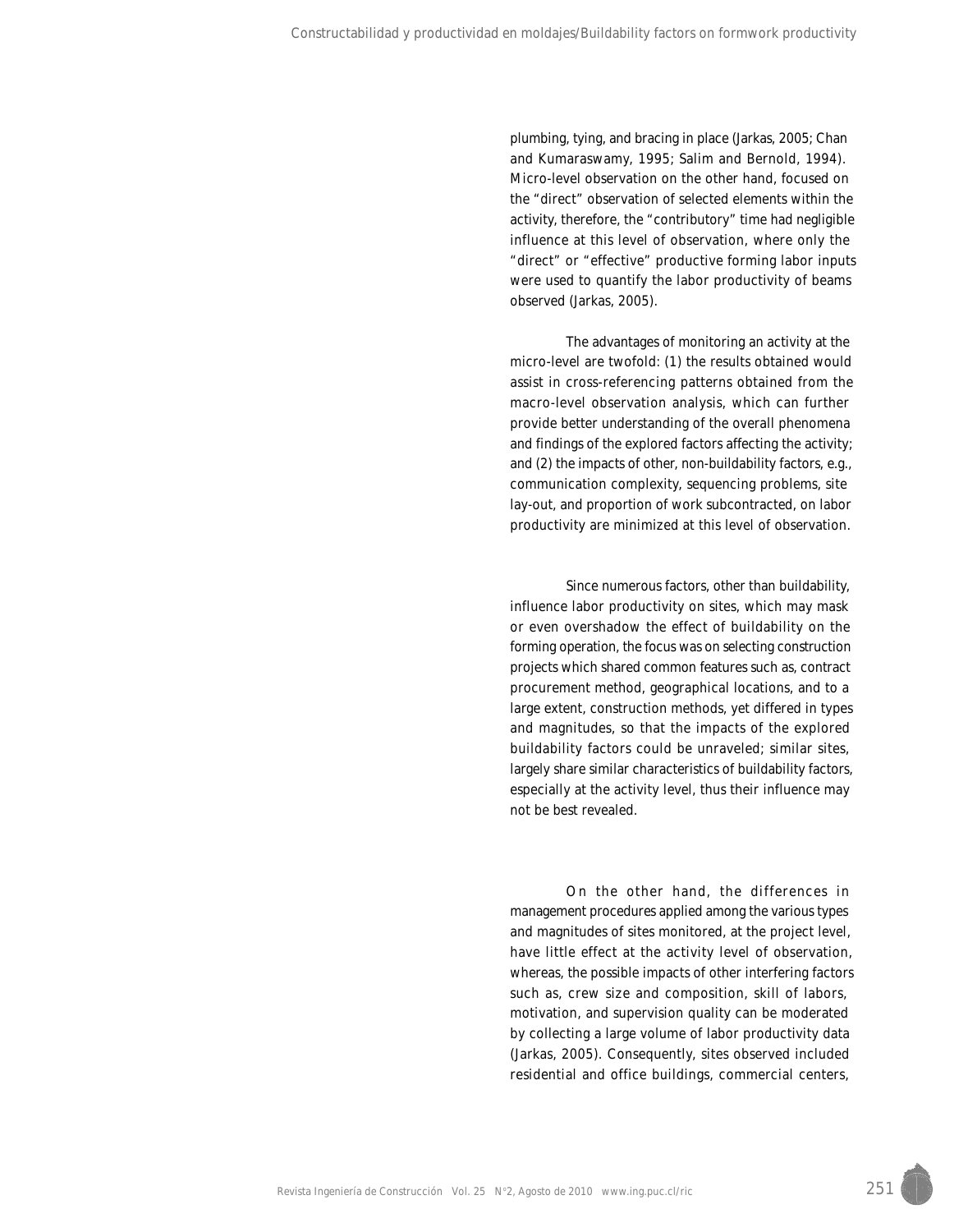and industrial facilities, which ranged from U\$ Million 0.80 to 3.50 in construction cost, 1 to 8 floors in height, and 300 m2 to 4000 m2 in "foot-print" areas.

In an effort to minimize the negative influence of interruptions and disruptions on labor productivity, major encountered delays during the forming process, e.g., material shortage, unavailability of tools, accidents, and inclement weather, were recorded and discounted, where only productive labor inputs were used to quantify the labor productivity indices.

The formwork labor productivity data of this activity, which were part of a larger research project, were collected from thirty different construction sites located in the State of Kuwait, where in situ reinforced concrete material is the prevailing type of construction. In addition to the main projects selected for observation, relevant data were further collected from several other sites to supplement the volume of productivity data. The data collection duration spanned a period of nineteen months, in which, a total of 54 and 334 labor productivity data points, i.e., indices, were determined at the macro and micro-levels, respectively. Such a large volume of data made it possible to achieve valid, reliable, and robust statistical results.

Macro and micro-level labor inputs for the corresponding grade beams observed were collected using the intermittent and direct observation techniques, respectively (Jarkas, 2005; Williamson, 1999; Munshi, 1992; Noor, 1992). Specifically designed data collection forms were used in all sites monitored to systematically and consistently record the essential productivity parameters of labor inputs, and to record the major delays encountered in the forming operation. The intermittent observation technique involved collecting macro-level labor inputs upon the completion of the activity, yet conducting occasional site visits during the process to ensure that data collection forms are filled out regularly, and assess the physical progress of activities under observation. The direct observation method on the other hand, focused on pre-selected elements, which were usually completed within the same day, or during the progress of the activity. Therefore, micro-level labor inputs were collected on daily basis.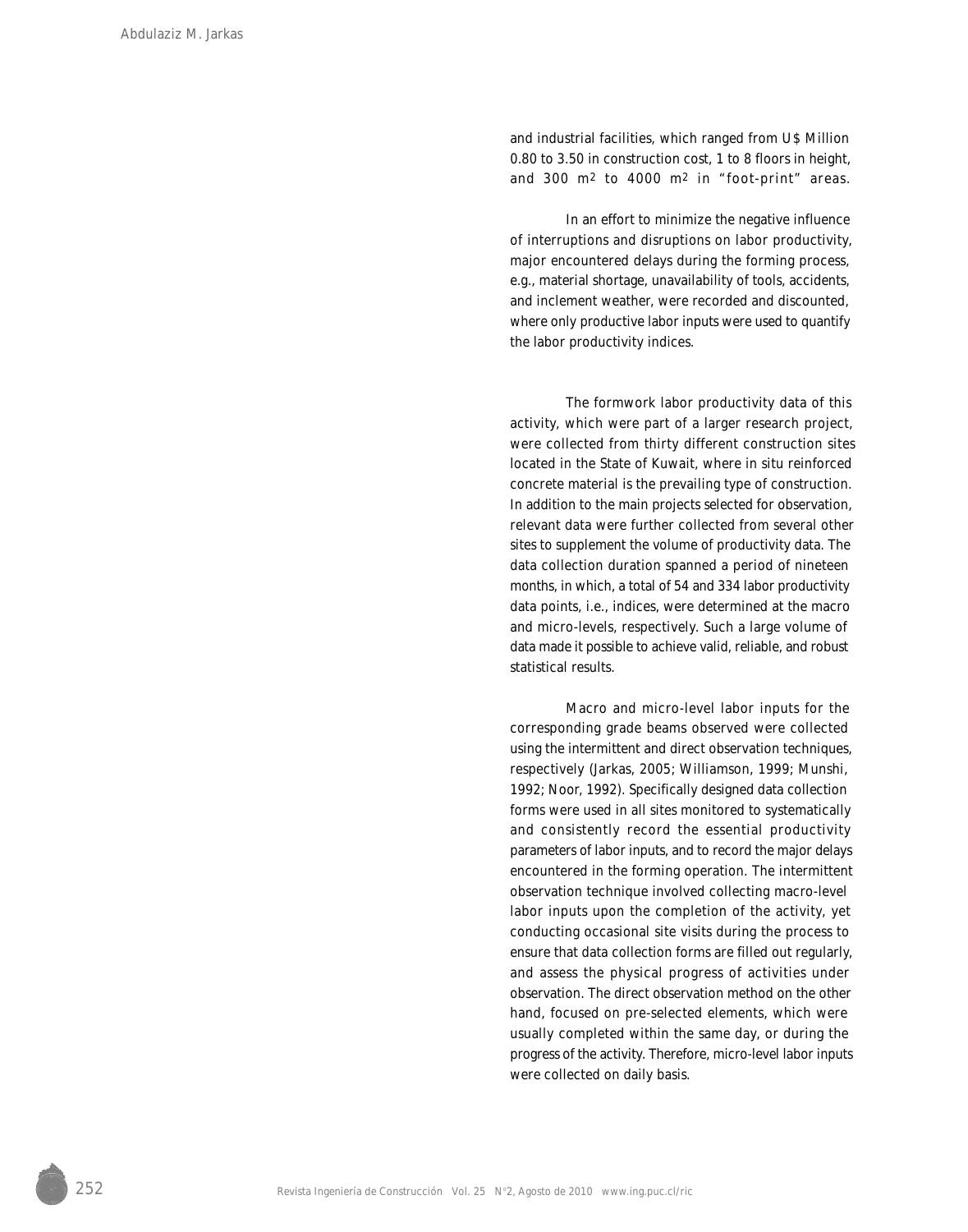The data collected at the macro-level were cross-checked by both; superintendents and foremen, whereas micro-level data were double-checked by different crew members, who were also involved in the forming operation of selected beams, for verification and accuracy. In addition, beams monitored were visually inspected and marked on related drawings for output measurements.

The buildability factors explored, which are common to grade beams formwork activity, as previously stated, included: (1) the variability of beam sizes; (2) beam sizes; and (3) the number of joints formed as a result of beams intersections. Commonly, grade beams vary in sizes within the activity in accordance with spans and resisting loads. Therefore, the size variability factor was represented by the total number of the different sizes encountered within the project observed, whereas the beam size factor was determined by the physical erected formwork area of beams.

The total formwork output of grade beams is the total sum of all formwork areas of single beams contained within the activity. Since grade beams are fixed directly on grade, only beam sides were used to quantify the formwork outputs. The "shutter" area of a single grade beam was therefore quantified as shown in Equation 1.

 *[Profundidad de la viga/Depth of beam side (m) \* 2] \* Luz de la viga/Total span of beam (m)* (1)



The intersection of beams factor was denoted by the total number of joints formed along the span as depicted in Figure 1.

Figura 1. Moldeado de junta de intersección de dos vigas Figure 1. Formwork joint at the intersection of two beams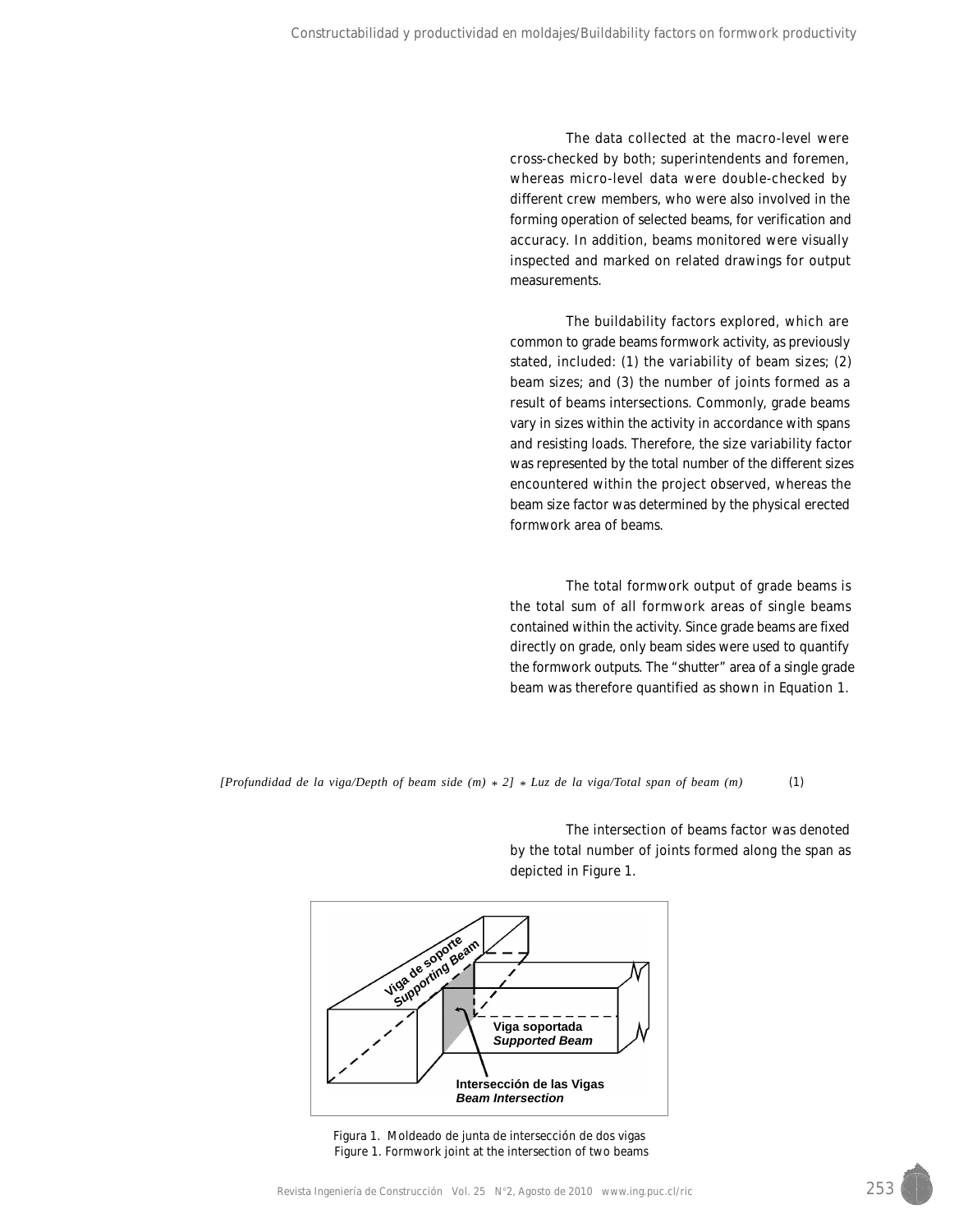As previously indicated, the micro-level observation focused on selected individual elements within the activity at the forming stage. Therefore, time spent in setting-out, preparing work areas, transporting, stacking and distributing forms within the jobsite, reading plans, identifying beam locations, measuring, and cutting, are of little influence on the productivity of the operation at this level of observation. In view of this, buildability factors explored at the micro level were limited to the size of the grade beams observed, and the number of joints formed along beams monitored due to intersections.

The labor inputs collected at the macro and micro-levels were screened for possible measurement errors or outliers, i.e., an unusual observation which lies outside the range of the data values. On the other hand, the outputs of buildability factors explored were determined by the researcher using the "physical unit of measurement" technique (Talhouni, 1990). The labor productivity indices for beams observed were then quantified as shown in Equation 2.

*Productividad Laboral / Labor productivity (m2/mh) = Área de moldeado emplazada / Area of formwork erected (m2) Insumo de trabajo / Labor input (mh)* (2)

> The descriptive statistics of the labor productivity determined and buildability factors investigated, at both levels, macro and micro, are provided in Tables 1 and 2, respectively.

#### Tabla 1. Estadísticas Descriptivas a Nivel Macro de Factores de Edificabilidad y Productividad Laboral para el del Moldeado de vigas rasantes Table 1. Macro-Level Descriptive Statistics of Buildability Factors and Formwork Labor Productivity of Grade Beams

| Factor de Edificabilidad/Buildability Factor                                                      | Valor Mínimo/ | Valor Máximo/ | Valor Promedio/ | Desviación Estándar/      |
|---------------------------------------------------------------------------------------------------|---------------|---------------|-----------------|---------------------------|
|                                                                                                   | Minimum Value | Maximum Value | Average Value   | <b>Standard Deviation</b> |
| Variabilidad de las Vigas/Variability of Beams (VOB)                                              | 1.00          | 4.00          | 1.59            | 0.74                      |
| Área Total de Postigo/Total Shutter Area (TSA (m <sup>2</sup> ))                                  | 11.72         | 802.00        | 203.57          | 175.58                    |
| Número total de juntas resultantes/Total Number of Joints Formed (TNOJ)                           | 0.00          | 51.00         | 14.78           | 15.84                     |
| Productividad Laboral del Moldeado/Formwork Labor Productivity (m <sup>2</sup> /mh <sup>1</sup> ) | Valor Mínimo/ | Valor Máximo/ | Valor Promedio/ | Desviación Estándar/      |
|                                                                                                   | Minimum Value | Maximum Value | Average Value   | <b>Standard Deviation</b> |
|                                                                                                   | 2.44          | 8.10          | 4.28            | 1.18                      |

<sup>1</sup>mh indica horas-hombre

 $^{\rm 1}$ mh denotes man-hour

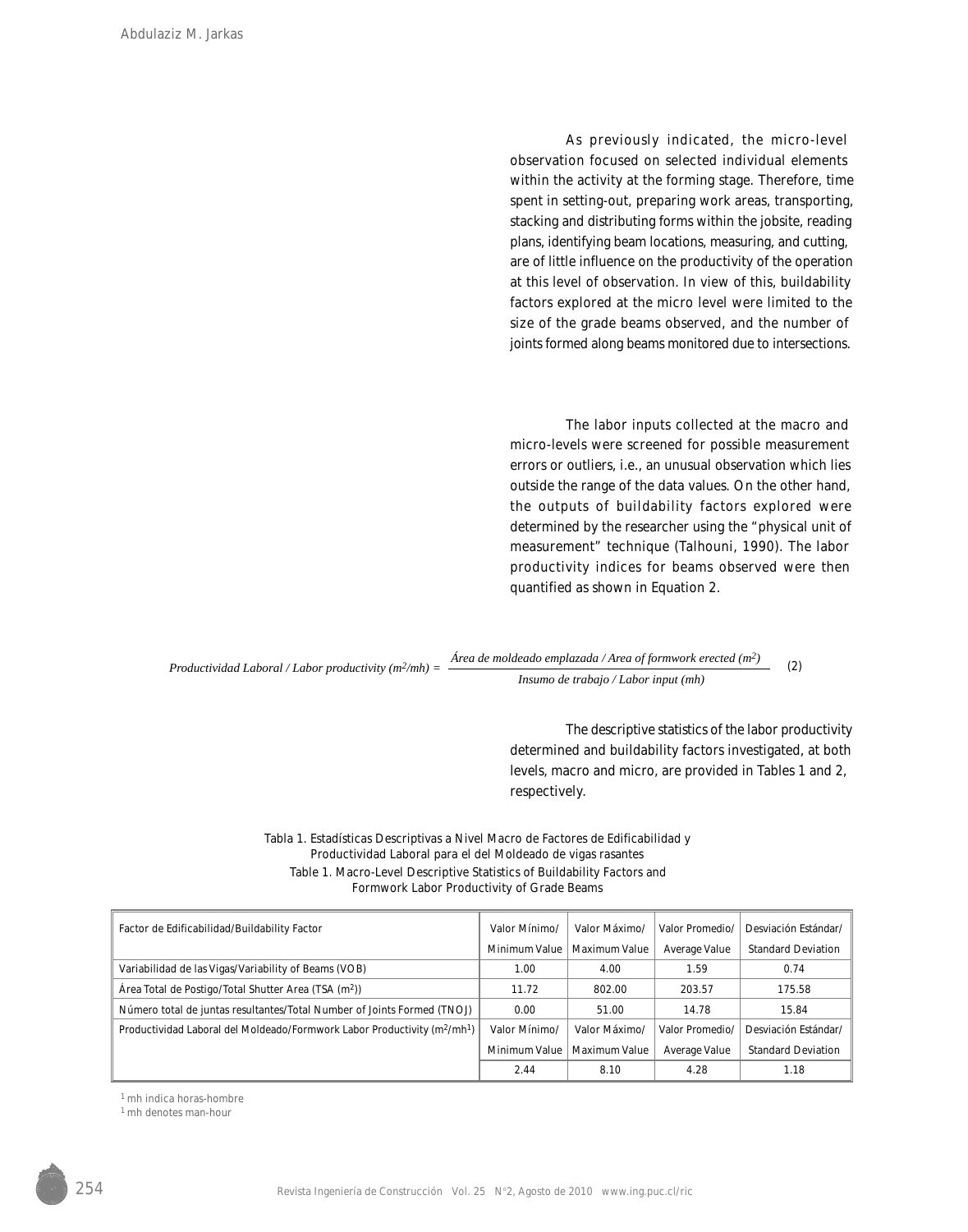| Factor de Edificabilidad/Buildability Factor                                        | Valor Mínimo/<br>Minimum Value | Valor Máximo/<br>Maximum Value | Valor Promedio/<br>Average Value | Desviación Estándar/<br><b>Standard Deviation</b> |
|-------------------------------------------------------------------------------------|--------------------------------|--------------------------------|----------------------------------|---------------------------------------------------|
| Área de Postigo/Shutter Area (SA $(m^2)$ )                                          | 0.80                           | 61.32                          | 10.31                            | 10.91                                             |
| Número de juntas/Number of Joints (NOJ)                                             | 0.00                           | 6.00                           | 0.81                             | 1.19                                              |
| Productividad Laboral del Moldeado/Formwork Labor Productivity (m <sup>2</sup> /mh) | Valor Mínimo/                  | Valor Máximo/                  | Valor Promedio/                  | Desviación Estándar/                              |
|                                                                                     | Minimum Value                  | Maximum Value                  | Average Value                    | <b>Standard Deviation</b>                         |
|                                                                                     | 1.37                           | 19.36                          | 6.90                             | 2.94                                              |

Tabla 2. Estadísticas Descriptivas a Nivel Micro de Factores de Edificabilidad y Productividad Laboral para el del Moldeado de vigas rasantes

Table 2. Micro-Level Descriptive Statistics of Buildability Factors and Formwork Labor Productivity of Grade Beams

The screened data were entered into a spreadsheet where the regression analyses were conducted, at 0.050 significance level, using the "PHStat" software, a statistics add-in for Microsoft® Excel. Normal probability plots, i.e., graphical techniques for normality assessment, where the ordered response values or observations are plotted as a function of the corresponding normal order statistic means, commonly referred to as the "Z" value, of labor productivity data revealed that the values belong to almost normally distributed populations, thus validating the statistical reliability inferences (Sincich et al., 2002). A sample plot of the micro-level formwork labor productivity of beams observed is shown in Figure 2.



Figure 2. Micro-level labor productivity normal probability plot of ground beams observed Figura 2. Gráfico de probabilidad normal de la productividad laboral, a nivel micro, de las vigas a piso observadas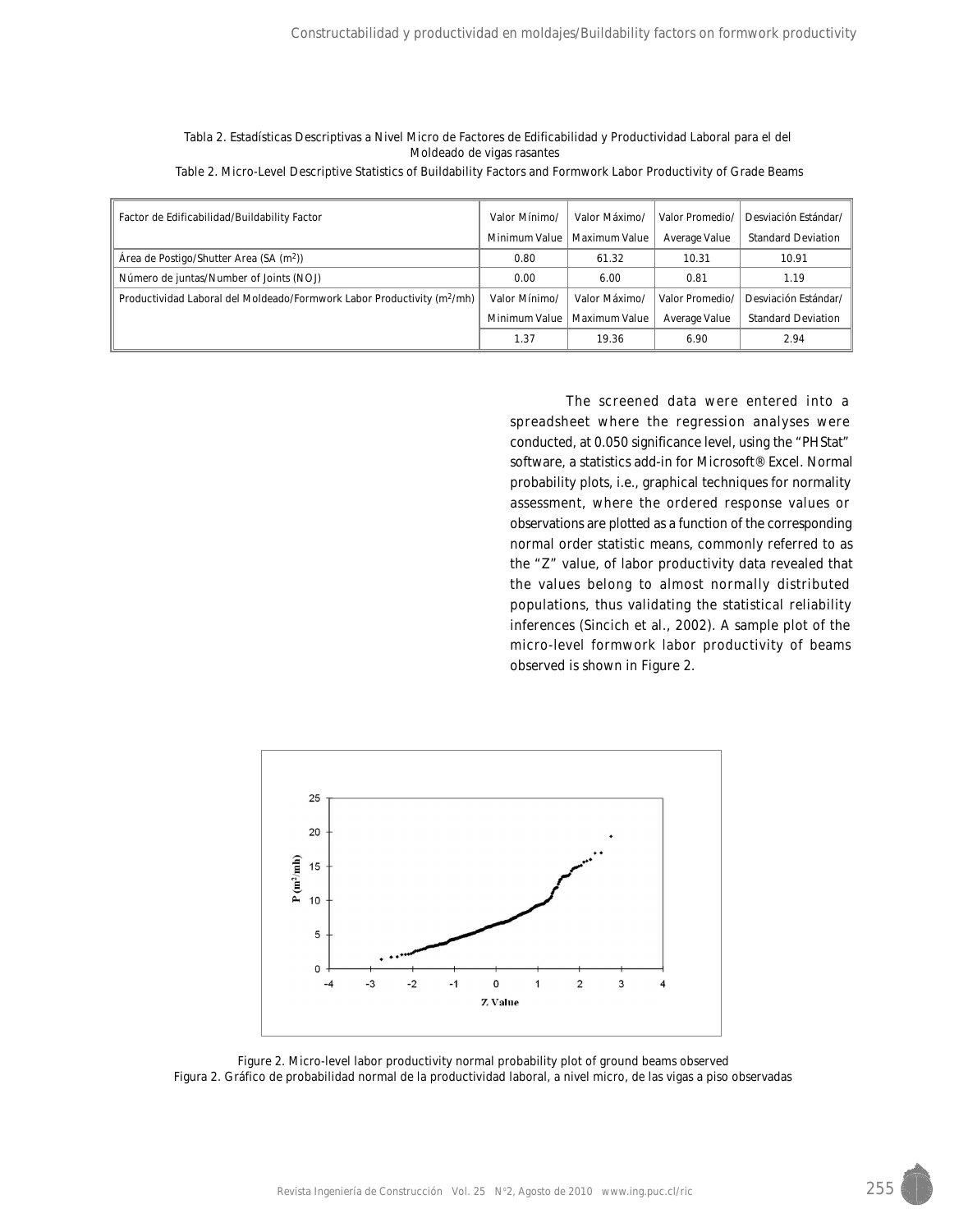The effects and relative influence of buildability factors on labor productivity were analyzed using the multiple regression method (Gujarati, 1995; Lawrence, 1992; Sanford, 1985; Sincich et al., 2002). It is important to note that since the regression models involve several independent variables having different units of measurement, a direct comparison of the size of various coefficients to assess their relative influence on the dependent variable, i.e., labor productivity, could be spurious. Therefore, before a meaningful investigation of the relative influence of the independent variables, i.e., buildability factors, can be conducted, the regression coefficients of the independent variables must to be standardized (Jaccard and Turrisi, 2003; Kim and Feree, 1981). The standardized regression coefficients are then measured on the same scale, with a mean of "0" and a standard deviation of "1", and thus are directly comparable to one another with the largest coefficient in absolute value indicating the greatest influence on the dependent variable.

A regression coefficient is standardized using the following formula:

$$
b_k^* = b_k \left(\frac{s_k}{s_{y}}\right) \quad (3)
$$

Where  $b_k^*$  is the standardized regression coefficient of the  $k^{th}$  independent variable;  $b_k$  is the regression coefficient of the *k th* independent variable; *sk* is the standard deviation of the *k th* independent variable; and *sy* is the standard deviation of the dependent variable. Commonly, standardized regression coefficients are referred to as beta weights.

In addition, to determine the relative influence of such factors, the most influential factor was chosen to form the reference factor, and was assigned the value of 1.00. The relative influence of each factor was then measured relative to the reference factor by the following formula:

*Influencia relativa del factor kth Relative influence of the kth factor <sup>=</sup>* (4) *Valor coeficiente estandarizado del factor kth / Standardized coefficient value of the kth factor*

*Valor coeficiente estandarizado del factor de referencia / Standardized coefficient value of the reference factor*

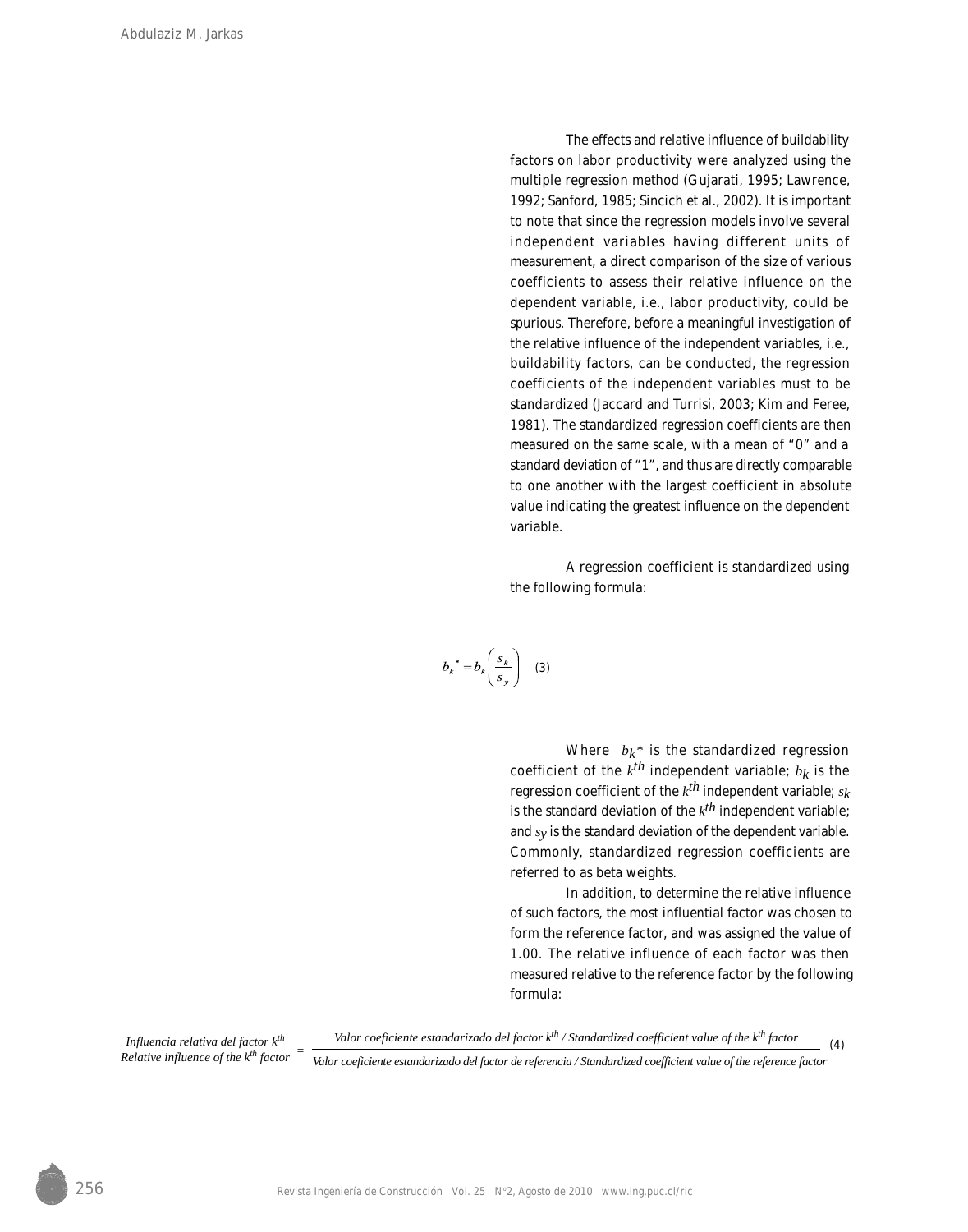The reliability of the regression relationships was determined by conducting statistical significance tests at 5% significance level. The extent to which the data disagree with the null hypothesis, i.e., the regression coefficient of the corresponding buildability factor within the regression model is insignificantly different from zero, thus its effect on labor productivity is statistically insignificant, was determined by the p-value obtained for each factor investigated. The smaller the p-value of the corresponding factor, the greater the extent of disagreement between the data and the null hypothesis, and the more significant the result is. In general, if the pvalue of the regression coefficient is less than the significance level, i.e., p-value < 0.050, the null hypothesis is rejected in favour of the alternate hypothesis, i.e., the impact of the corresponding buildability factor explored upon labor productivity is statistically significant (Sincich et al., 2002).

Furthermore, the goodness of fit of the regression models was assessed by the correlation and determination coefficients. The correlation coefficient, measures the strength of the linear correlation between the dependent and independent variables in the regression model, whereas the coefficient of determination indicates the percent of variance in the dependent variable which can be explained by the independent variables of the model. The higher the coefficients of correlation and determination in the regression model, the better the goodness of fit. The algebraic sign of the regression coefficient on the other hand, denotes the direction of the corresponding buildbability factor's effect on labor productivity, i.e., positive or negative.

a) Macro-level observation analysis

A total of 54 labor productivity indices were quantifiedat the macro level. The relationship between labor productivity and buildability factors was determined by the multiple regression model shown in Equation 5.

 $P(m^2/mh) = b_0 + b_1 + VOB + b_2 TSA + b_3 TNJ$  (5)

Where, *VOB* represents the number of the different sizes of grade beams observed within the activity; *TSA (m2)* is the total formwork area of grade beams observed, determined as shown in Equation 1; and *TNJ* denotes the total number of joints formed in grade beams as a result of intersections, as depicted in Figure 1.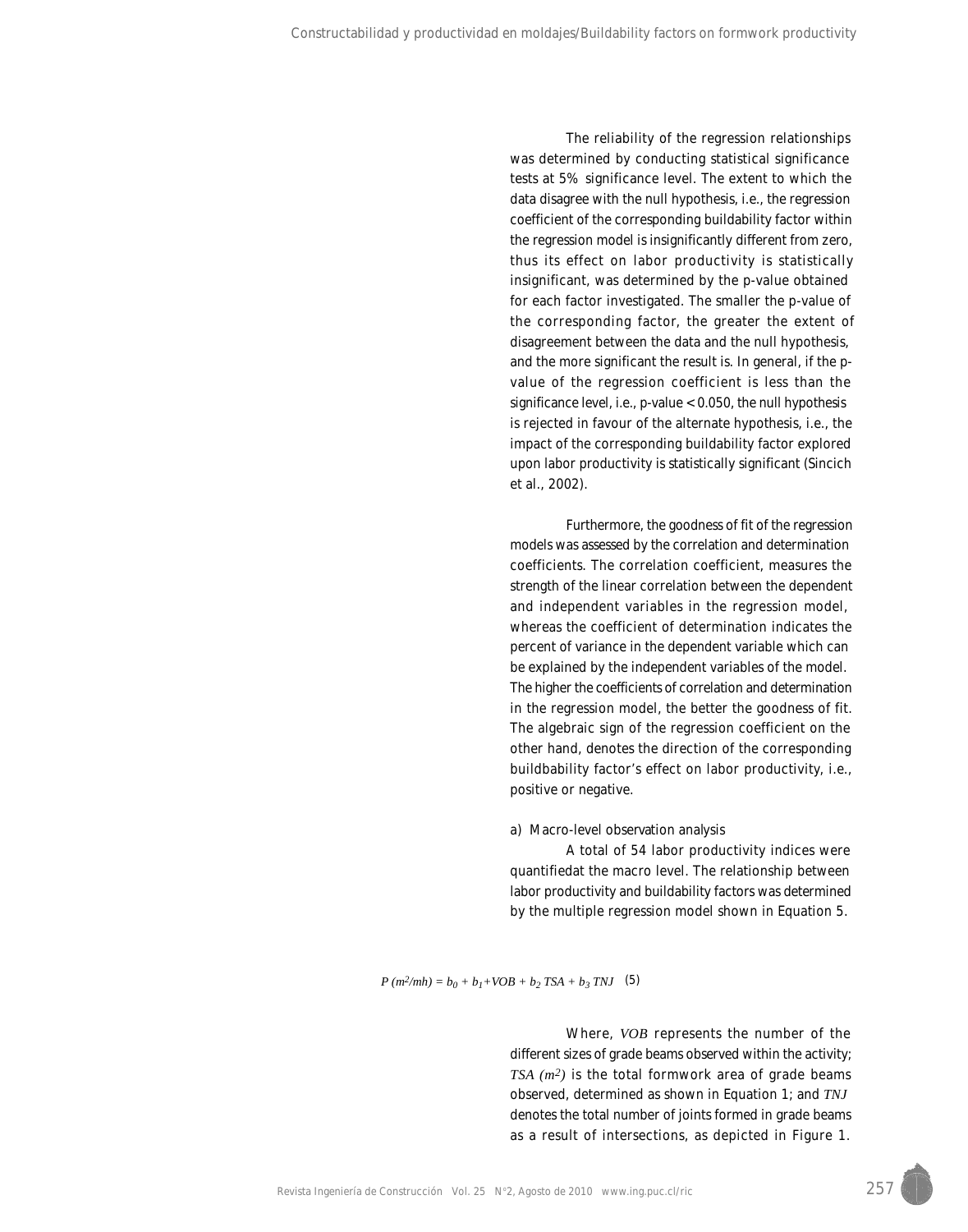The overall regression model and coefficients statistics are shown in Tables 3 and 4, respectively.

Tabla 3. Modelo Estadístico de Regresión General para Productividad Laboral, a nivel macro, del moldeado de vigas rasantes Table 3. Overall Regression Model Statistics for Macro-Level Formwork Labor Productivity

| Correlation Coefficient (R)/Coeficiente de correlación (R)                                   | 93.90% |
|----------------------------------------------------------------------------------------------|--------|
| Coefficient of Determination $(\mathbb{R}^2)$ /Coeficiente de determinación $(\mathbb{R}^2)$ | 88 20% |
| Standard Error/Error estándar                                                                | 0.418  |
| p-value                                                                                      | 0.000  |
| No. of Observations/No. de observaciones                                                     | 54     |

Tabla 4. Coeficientes de Regresión Estadísticos para la Productividad Laboral, a nivel macro, del Moldeado de vigas rasantes Table 4. Regression Coefficients Statistics for Macro-Level Formwork Labor Productivity of Grade Beams

| Coefficient<br>Coeficiente | Value<br>Valor | Standard Error<br>Error Estándar | p-value<br>Valor-p | VIF <sup>1</sup> | Standardized Coefficient Value<br>Valor Coeficiente Estandarizado | Influence Rank<br>Rango de Influencia | Relative Influence<br>Influencia Relativa |
|----------------------------|----------------|----------------------------------|--------------------|------------------|-------------------------------------------------------------------|---------------------------------------|-------------------------------------------|
| <b>VOB</b>                 | $-0.00297$     | 0.0815                           | 0.971              | 1.10             | $-0.00186$                                                        | N/A <sup>2</sup>                      | N/A                                       |
| TSA $(m2)$                 | 0.00720        | 0.000405                         | 0.000              | 1.53             | 1.07                                                              |                                       | 1.00                                      |
| TNJ                        | $-0.0203$      | 0.00466                          | 0.000              | 1.66             | $-0.273$                                                          |                                       | 0.26                                      |

<sup>1</sup> El factor de variación de inflación determina el nivel de correlación, entre los factores independientes de edificabilidad en el modelo.

Un valor VIF mayor que 10 indica una multicolinealidad severa, determinando así los resultados estadísticos.  $<sup>1</sup>$  Variance inflation factor determines the level of correlation among the independent buildability factors in the model.</sup>

A VIF value greater than 10 indicates severe multicollinearity, thus undermining the statistical results.

<sup>2</sup>El rango de influencia y la influencia relativa solo de factores de edificabilidad estadísticamente importantes, es decir,

valor-p< 0.050, fue determinado para productividad laboral.<br><sup>2</sup> The influence rank and relative influence of only statistically significant buildability factors, i.e.,

p-value < 0.050, on labor productivity were determined.

The relationship between formwork labor productivity and the relevant buildability factors at the macro-level was therefore quantified as shown in Equation 6.

*P (m2/mh) = 3.12 - 0.00297 VOB + 0.00720 TSA - 0.0203 TNJ* (6)

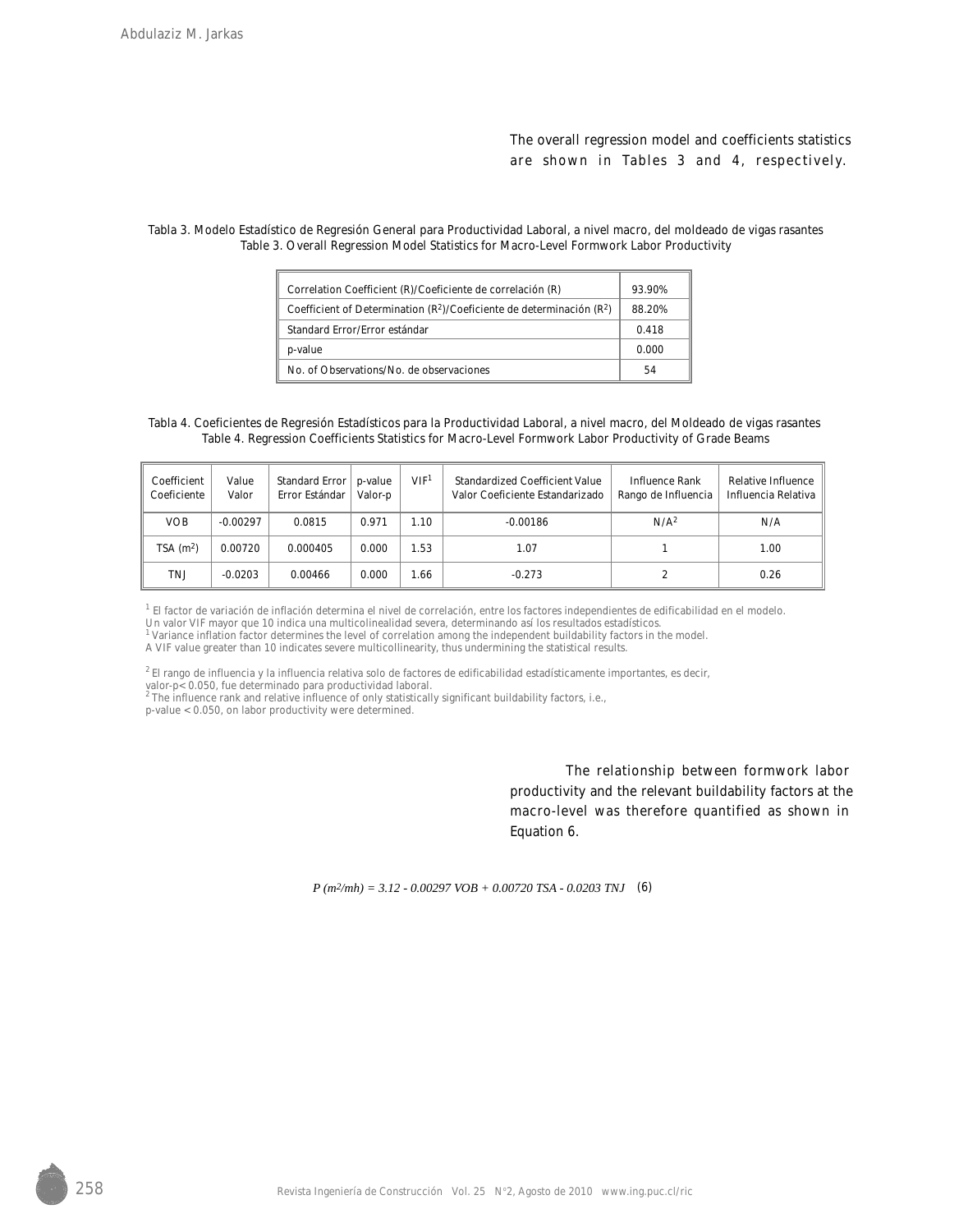Table 3 shows strong correlation and high determination coefficients between the explored factors and labor productivity, i.e., 93.90% and 88.20%, respectively. Table 4 further shows that, apart from the variability of grade beam sizes, the size and total number of joints formed due to intersections of these elements, are statistically significant in their effects on labor productivity, i.e., p-value < 0.050. In addition, the influence rank and relative influence values are shown, with the size factor being more influential than the number of joints formed, on labor productivity.

b). Micro-level observation analysis

At this level of observation, a total of 334 labor productivity indices were determined. The relationship between labor productivity and buildability factors was determined by the multiple regression model shown in Equation 7.

 $P(m^2/ml) = b_0 + b_1 SA + b_2 NJ$  (7)

Where, *SA (m2)* represents the formwork area of the observed beam; and *NJ* expresses the number of joints formed.

The overall regression model and coefficients statistics are shown in Tables 5 and 6, respectively.

Tabla 5. Modelo estadístico de regresión general para productividad laboral del moldeado de vigas rasantes, a nivel micro Table 5. Overall regression model statistics for micro-level formwork labor productivity of grade beams

| Correlation Coefficient (R)/Coeficiente de correlación (R)                 | 90.22% |
|----------------------------------------------------------------------------|--------|
| Coefficient of Determination $(R^2)/C$ oeficiente de determinación $(R^2)$ | 81.40% |
| Standard Error/Error estándar                                              | 127    |
| p-value                                                                    | 0.000  |
| No. of Observations/No. de observaciones                                   | 334    |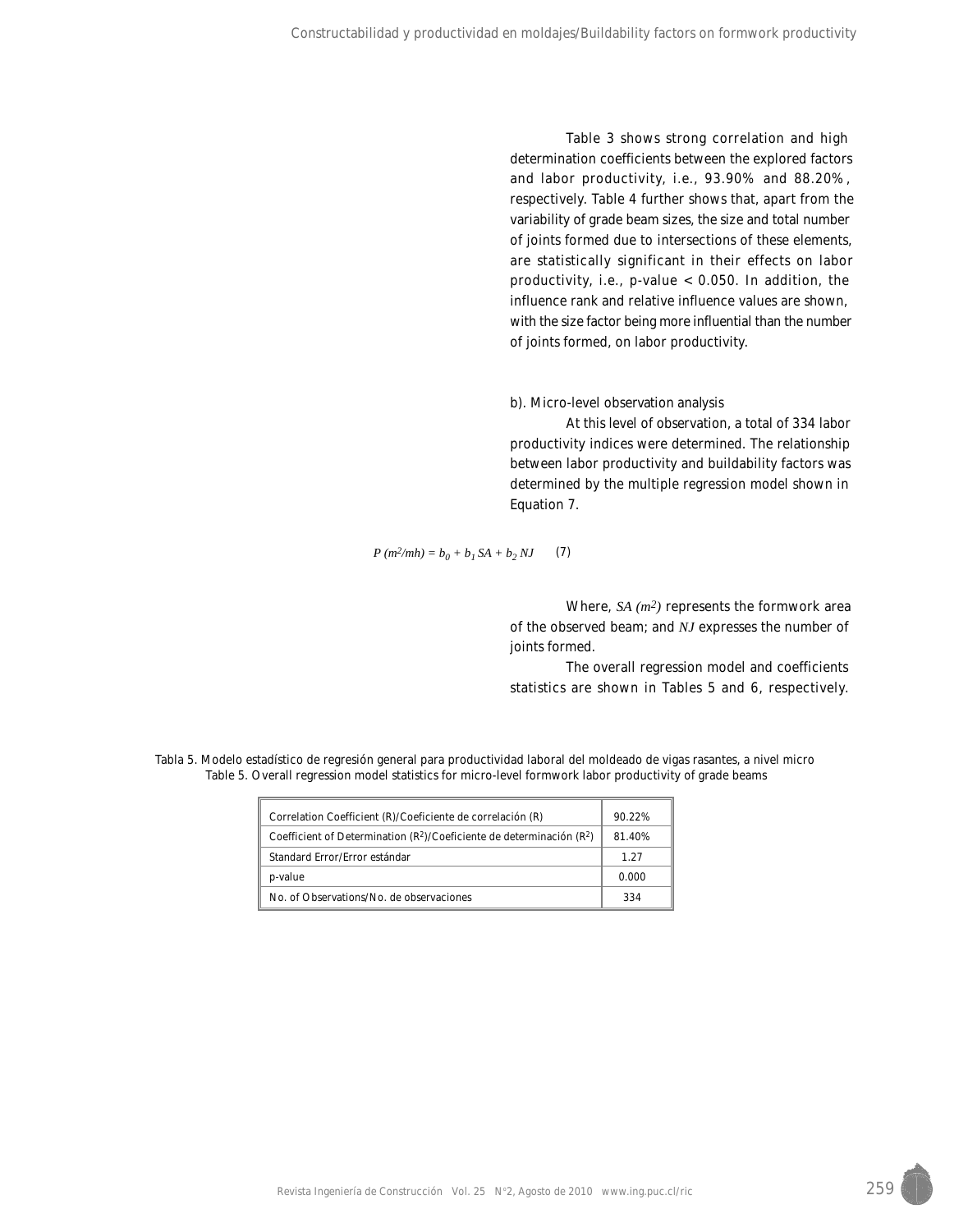| Coefficient<br>Coeficiente | Value<br>Valor | Standard Error<br>Error Estándar | p-value<br>Valor-p | <b>VIF</b> | <b>Standardized Coefficient Value</b><br>Valor Coeficiente Estandarizado | Influence Rank<br>Rango de Influencia | Relative Influence<br>Influencia Relativa |
|----------------------------|----------------|----------------------------------|--------------------|------------|--------------------------------------------------------------------------|---------------------------------------|-------------------------------------------|
| $SA(m^2)$                  | 0.244          | 0.00642                          | 0.000              | 1.01       | 0.908                                                                    |                                       | 1.00                                      |
| NJ                         | $-0.242$       | 0.0586                           | 0.000              |            | $-0.0987$                                                                |                                       | 0.11                                      |

Tabla 6. Coeficientes de regresión estadísticos para la productividad laboral del moldeado de vigas rasantes, a nivel micro. Table 6. Regression coefficients statistics for micro-level formwork labor productivity of grade beams

> The relationship between micro-level formwork labor productivity of grade beams and the relevant buildability factors was quantified by the multiple regression model shown in Equation 8.

 $P(m^2/mh) = 4.58 + 0.244$  SA - 0.242 NJ (8)

Consistent with the results obtained from the macro-level observation analysis, Table 5 shows strong correlation and high determination coefficients between the buildability factors and formwork labor productivity, i.e., 90.22% and 81.40%, respectively. Furthermore, Table 6 shows that both factors remain statistically significant in their effects, i.e., p-value < 0.050, with the size factor being more influential in its impact than the number of joints formed on labor productivity.

5. Discussion of results

Apart from the variability of grade beam sizes, the effects of the investigated buildability factors on formwork labor productivity are significant. Although the author could not identify previous quantitative research, with which to compare the findings of this investigation, the results obtained correlate with the buildability concept on the one hand, and fall within the design rationalization and standardization principles advocated for in previous studies (CIRIA, 1999; Fischer and Tatum, 1997; Dong, 1996), on the other.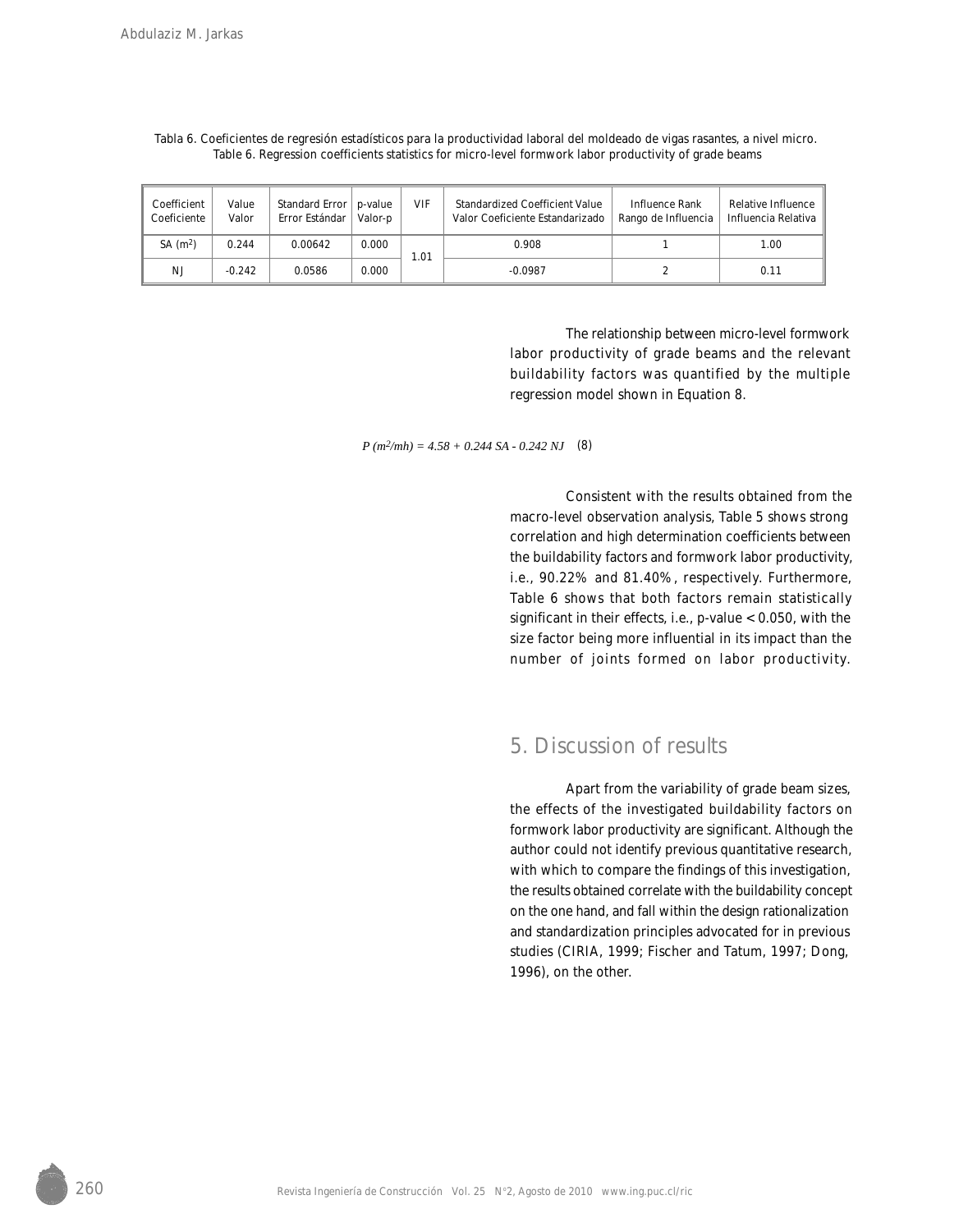O'Connor et al. (1987) and Alshawi and Underwood (1996) discussed the negative effect of the variability of element sizes on the complexity of the construction process. Nevertheless, their work was limited to general guidelines without any quantification of the influence of such factors on construction productivity. The results obtained by this investigation show that, although its impact is not statistically significant, the variability of grade beam sizes within the activity does exhibit a negative effect on formwork labor productivity. As the level of variability of sizes increases, additional contributory input is directed towards setting-out, reading plans, and identifying the locations of the different beam sizes. Holding all other factors constant, for each additional grade beam size introduced, an average loss of 0.00297 m2/mh in labor productivity is realized. This pattern agrees with the design rationalization and standardization principles.

The result of implementing the rationalization principle, although may yield larger elements in size, proved to be also positive in its effect on labor productivity. This study has quantified a significant relationship between labor productivity and the total area of formwork observed. Holding all other factors constant, a unit increase in formwork area is associated with 0.00720 m2/mh, and 0.244 m2/mh increase in macro, and micro-level labor productivity, respectively.

This finding may be attributed to the following reasons: (a) an initial contributory time is required by crew members to prepare work areas and formwork materials prior to commencing the direct or effective work. Therefore, if an activity is of a small-scale type, a major portion of the total input is directed toward contributory rather than effective work; (b) the researcher observed during the data collection phase that, for an approximately equal beam span, it takes approximately the same labor input, for instance, to form a 300 x 600 mm grade beam as for 400 x 700 mm in cross section; (c) when crew members are confronted with large scale activities, better preparation, planning and control was further observed on sites; and (d) in large scale monitored activities, crew members tend to work harder and take less frequent breaks. In view of the preceding discussion, such an effect may be referred to as "economy of scale".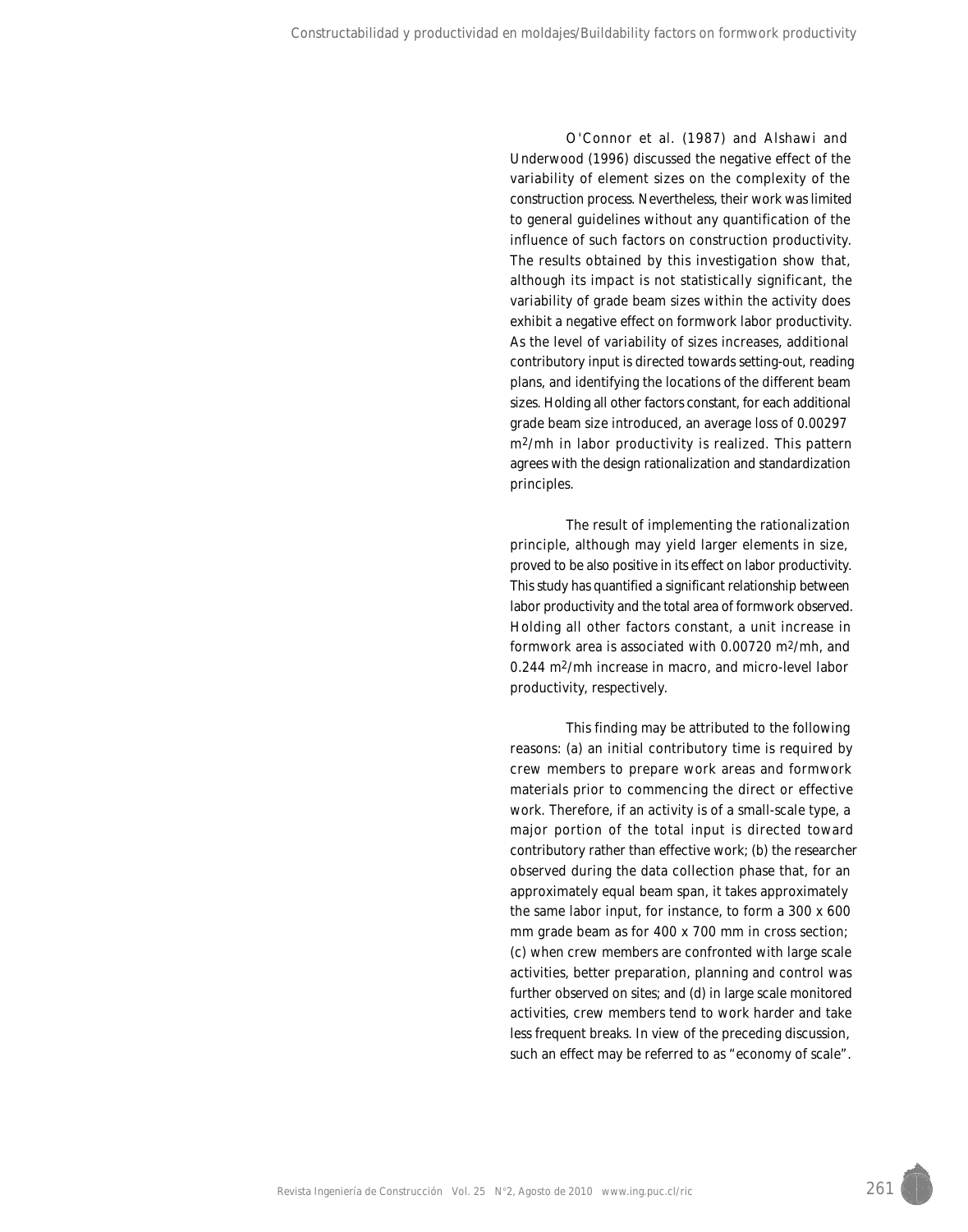The negative impact of intersections on formwork labor productivity of grade beams further corroborates the importance of applying the rationalization and standardization principles to the design stage of this activity. Intersection of grade beams occurs when a beam frames onto another beam. This situation is frequent, not only in grade beams, but also in suspended beams. When encountered, a joint or opening having the same dimension of the supported beam is formed in the supporting beam at the location of the intersection. When a beam is supporting one or several beams, especially if the supporting and supported grade beams differ in depth, additional labor input is required for measurement, cutting, and fixing supporting beam sides. Therefore, applying the rationalization and standardization principles to this activity, results in a substantial saving in labor input, thus enhancing the efficiency of the forming operation. The results obtained indicate that; holding all other factors in the regression models constant, on average, an incurred loss of 0.0203 m<sup>2</sup>/mh, and 0.242 m<sup>2</sup>/mh in macro and micro-level labor productivity, respectively, is associated with each unit increase in the number of joints formed as a result of such intersections.

## 6. Conclusions and a recommendation for further research

Due to the importance of in situ reinforced concrete material to the construction industry, this research focused on investigating and quantifying the influence of buildability factors on the labor productivity of one of its labor intensive major trades; formwork. Since grade beams are among the major activities which are frequently encountered on many construction sites, improving its labor productivity can help reducing the risk of labor costs overrun and increases the efficiency of the operation.

This research has quantified the effects and relative influence of the variability of grade beam sizes, beam sizes, and number of beams intersections on formwork labor productivity. Apart from the variability of sizes, which also exhibits a negative impact on the efficiency of the forming operation, the investigated buildability factors at both levels, macro and micro, are found to be significant in their effects on labor productivity.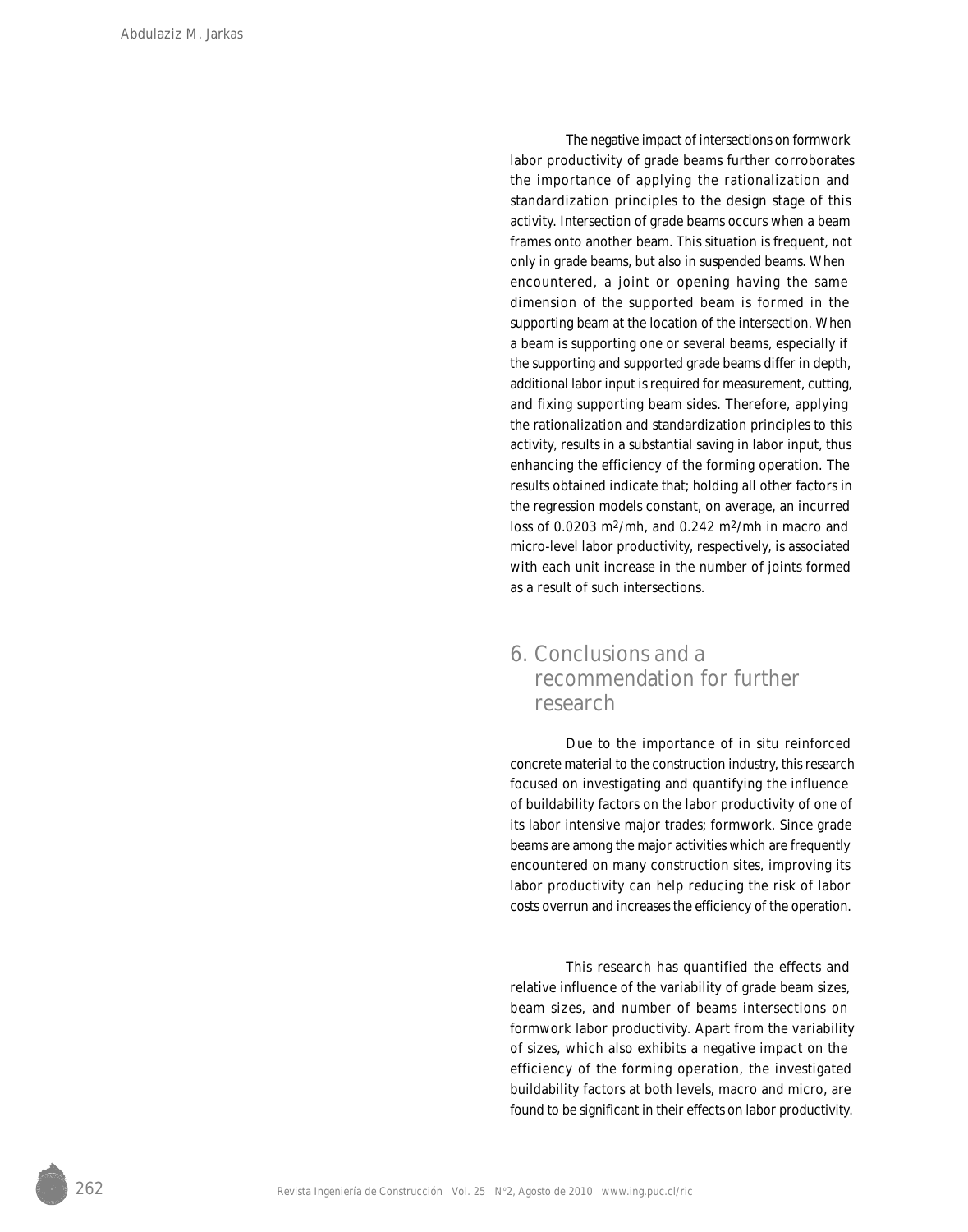The results obtained, not only corroborate the importance of applying the "rationalization" and "standardization" principles, in particular, "modularity", to the design stage of construction projects, through facilitating the process of learning, thus enables the operatives to predict problems and stream-line the problem-solving process, avoid errors, share information, and reduce waste materials, therefore, enhances their efficiency and optimizes the expenditure of the building evolution, but also substantiate the positive impact of the "economy of scale" concept, which is further augmented by the application of these principles, on the productivity of the forming operation. Furthermore, it can be argued that such a positive contribution improve the quality of construction, which is, in comparison with other industries, poor due to low skilled-high turnover operatives.

Notwithstanding that general buildability heuristic principles are available for designers, knowledge bases that support specific and timely buildability input to design decisions do not exist (Fischer and Tatum, 1997). Consequently, such principles may be regarded as exhortations of good practice and common sense, often obtained using "Delphic Research Methods" (Cheetham and Lewis, 2001). Furthermore, most of the existing recommendations and suggestions for buildability improvement, the researcher argues, lack the supporting quantitative evidences, which lend little reliability to the extent to which such recommendations influence the productivity of the construction process on the one hand, and are often associated with scepticism, especially among design practitioners, on the other. Conversely, the quantitative findings of this study are obtained through rigorous research and analysis, thus can be used as supporting references for "formalizing" the specific buildability knowledge of this activity.

The outcomes of this investigation fill a gap in buildability knowledge and measurement of factors impacting grade beams formwork operation, which can be used to provide designers feedback on how well their designs consider the requirements of the buildability principles, and the consequences of their decisions on labor productivity. On the other hand, the depicted patterns of results may provide guidance to construction managers for effective activity planning and efficient labor utilization.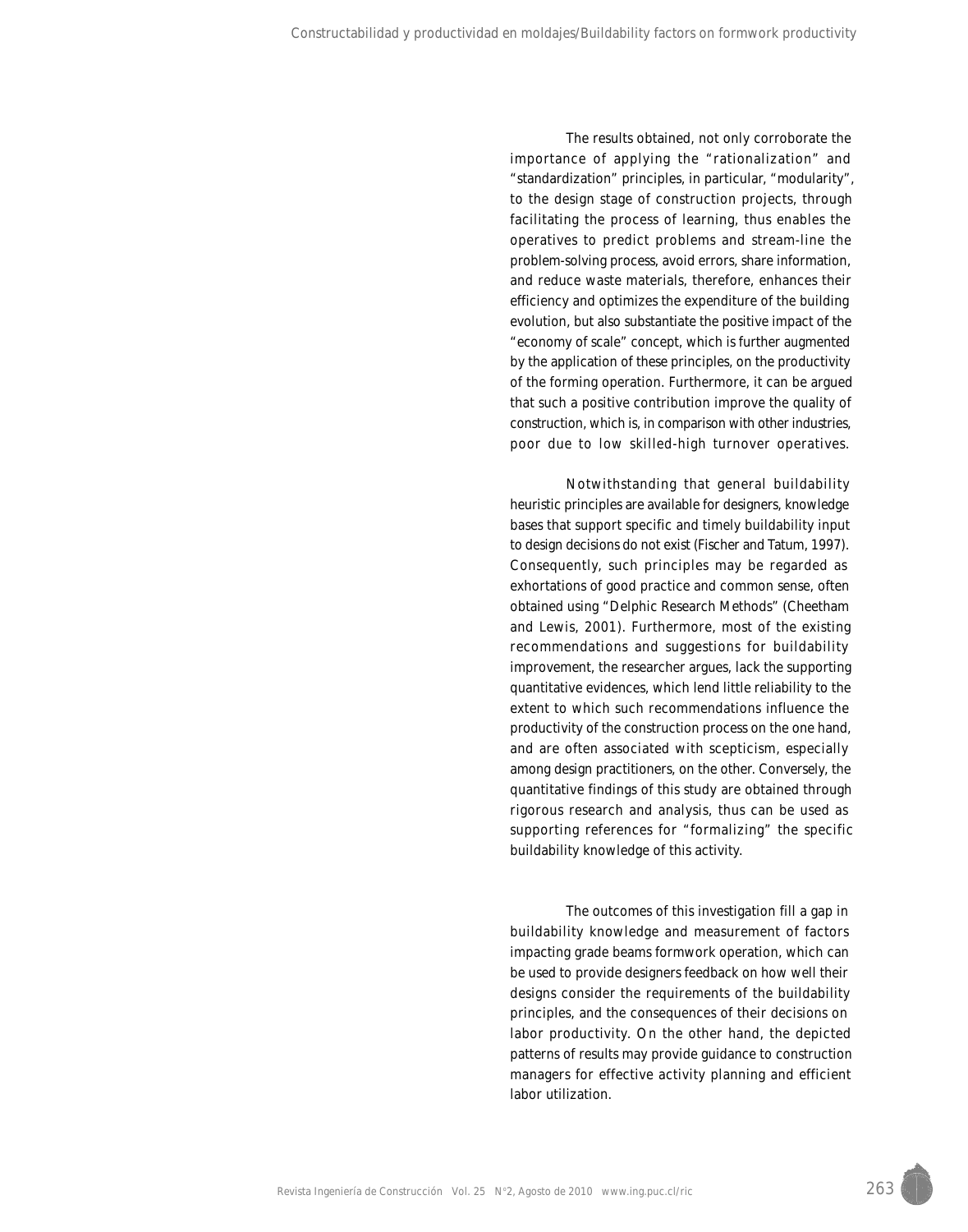Although several findings have been drawn from this study, further research into the effects of buildability factors on formwork, and other related trades of in situ reinforced concrete material, i.e., rebar fixing and concreting, labor productivity, which are common to other structural elements of in situ reinforced concrete construction such as, foundations, walls, columns, beams, and slabs, is recommended. The findings of this investigation, in addition to other trades and structural elements recommended for exploration, can ultimately be used to develop an automated "Buildability Design Support System". Such a system would be useful for formalizing the specific buildability knowledge of reinforced concrete construction, hence improving the performance of projects in an ever-increasing demand for faster and lower cost delivery of constructed facilities.

#### 7. Referencias / References

Adams S. (1989), Practical Buildability, Construction Industry Research and Information Association (CIRIA), Building Design Report. Adrian J. (1987), Construction Productivity Improvement, Elsevier Science Publishing Co.

Allmon E., Hass C.T., Borcherding J.D., Goodrum P.M. (2000), US Construction Labour Productivity Trends, 1970 – 1998. ASCE Journal of Construction Engineering and Management, 126(2), 97-104.

Alshawi M., Underwood J. (1996), Improving the Constructability of Design Solutions through an Integrated System. Journal of Engineering, Construction and Architectural Management, 3(1&2), 47-67.

Arditi D., Mochtar K. (2000), Trends in Productivity Improvement in the US Construction Industry, Construction Management and Economics, 18, 15-27.

Brett P. (1988), Formwork and Concrete Practice, Heinemann Professional Publishing Ltd., London.

Building Research Station, BRS (1970), The use of Cranes on Low-Rise, High Density Industrialised Housing, Current Paper 25/70, Watford, UK.

Chan D.W.M., Kumaraswamy M.M. (1995), A Study of the Factors Affecting Construction Durations in Hong Kong, Construction Management and Economics, 13, 319-333.

Cheetham D.W., Lewis J. (2001), Productivity, Buildability, and Constructability: is Work Study the Missing Link? Association of Researchers in Construction Management, 17th Annual Conference, University of Salford, 1(5-7), 271-279.

Construction Industry Development Board, CIDB (1995), Buildable Design Appraisal System, 3rd Edition, Singapore. Construction Industry Institute, CII (1986), Constructability: A primer, University of Texas at Austin, Austin, Texas, USA. Construction Industry Institute, CII (1993), Constructability Implementation Guide, University of Texas at Austin, Austin, Texas, USA.

Construction Industry Research and Information Association, CIRIA (1983), Buildability: An Assessment. CIRIA Publications, Special Report No. 26.

Construction Industry Research and Information Association, CIRIA (1999), Standardisation and Pre-assembly: Adding Value to Construction Projects, CIRIA Report No. 176.

Dong C.J. (1996), Effects of Design on Buildability, M.Eng. Thesis, Nanyang Technological University, Singapore.

Emmerson H. (1962), Survey of Problems before the Construction Industries, A Report Prepared for the Ministry of Works, HMSO, London, UK.

Ferguson I. (1989), Buildability in Practice, Mitchell's Professional Library, London.

Fischer M., Tatum C.B. (1997), Characteristics of Design-Relevant Constructability Knowledge, ASCE Journal of Construction Engineering and Management, 123(3), 253-260.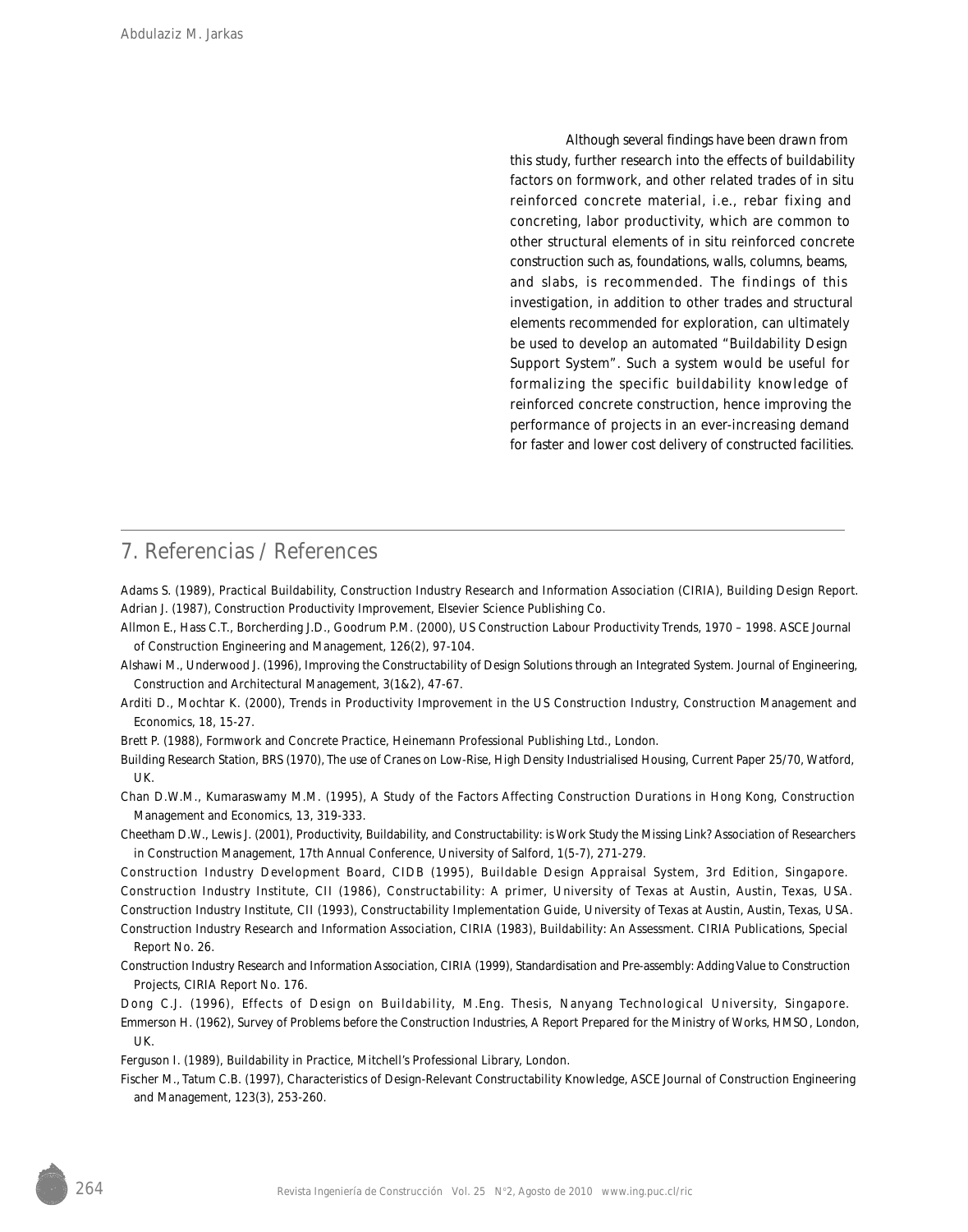Griffith A. (1987), An Investigation into Factors Influencing Buildability and Levels of Productivity for Application to Selecting Alternative Design Solutions – A Preliminary Report, Managing Construction Worldwide, Chartered Institute of Building, CIOB, 2, 646-657. Gujarati D.N. (1995), Basic Econometrics, McGraw-Hill, New York.

Handa V.K., Abdalla O. (1998), Forecasting Productivity by Work Sampling, Construction Management and Economics, 7, 19-28.

- Horner R.M.W., Duff R. (2001), More for Less, A contractor's guide to improving productivity in construction, Construction Industry Research and Information Association, CIRIA, London.
- Horner R.M.W., Talhouni B.T., Thomas H.R. (1989), Preliminary Results of Major Labour Productivity Monitoring Programme, Proceedings of the 3rd Yugoslavian Symposium on Construction Management, Cavtat 18-28.
- Hurd M. K. (2005), Formwork for Concrete, 7th Edition, SP-4, American Concrete Institute, Farmington Hills, Michigan, USA.
- Hyde R. (1996), Buildability as a Design Concept for Architects: A case study of Laboratory Buildings, Journal of Engineering, Construction and Architectural Management, 3(1&2), 45-56.

Illingworth J.R. (2000), Construction Methods and Planning, 2nd Edition, E & FN Spon, London.

Jaccard J., Turrisi R. (2003), Interaction Effects in Multiple Regression, 2nd Edition, Series: Quantitative Applications in the Social Sciences, A Sage University paper, Vol. 72, Sage Publications.

Jarkas A.M. (2005), An Investigation into the Influence of Buildability Factors on Productivity of in situ Reinforced Concrete Construction, Ph.D. Thesis, Department of Civil Engineering, University of Dundee, Dundee, UK.

Kim J., Feree G. (1981), Standardisation in Causal Analysis, Sociological Methods and Research, 10(2), 187-210.

- Lam P., Chan A, Wong F.K., Wong F.W. (2007), Constructability Rankings of Construction Systems Based on the Analytical Hierarchy Process, ASCE Journal of Construction Engineering and Management, 13(1), 36-43.
- Lam P., Wong F.W. (2009), Improving Building Project Performance: How Buildability Benchmarking can help. Construction Management and Economics, 27(1), 41-52.

Lawrence C.H. (1992), Regression with Graphics, Brooks/Cole.

- McTague B., Jergeas G. (2002), Productivity Improvements on Alberta Major Construction Projects, Construction Productivity Improvement Report/Project Evaluation Tool, Alberta Economic Development, Canada.
- Moore D. (1996a), Buildability Assessment and the Development of an Automated Design Aid for Managing the Transfer of Construction Process Knowledge, Journal of Engineering, Construction and Architectural Management, 3(1&2), 29-46.
- Moore D. (1996b), Buildability, Prefabrication, Rationalisation and Passive Buildings in the UK, Association of Researchers in Construction Management, 12th Annual Conference and Annual General Meeting, Conference Proceedings, Sheffield Hallam University, 1, 93-100.
- Munshi A.H. (1992), Influence of Wall Panel Characteristic on the Productivity of Brick Layers, Ph.D. Thesis, Department of Civil Engineering, University of Dundee, Dundee, UK.
- Noor I. (1992), A Study of the Variability of Labour Productivity in Building Trades, Ph.D. Thesis, Department of Civil Engineering, University of Dundee, Dundee, UK.
- O'Connor J.T., Rusch S.E., Schulz M.J. (1987), Constructability Concepts for Engineering and Procurement, ASCE Journal of Construction Engineering and Management, 113(2), 235-248.

Peurifoy R. L., Schexnayder C. J., Shapira A. (2006), Construction Planning, Equipment, and Methods, 7th Edition, McGraw-Hill, Boston, **USA** 

Poh P., Chen J. (1998), The Singapore Buildable Design Appraisal System: a Preliminary Review of the Relationship between Buildability, Site Productivity and Cost, Construction Management and Economics, 16(6), 681-692.

Pulaski M.H., Horman M.J. (2005), Organizing Constructability Knowledge for Design, ASCE Journal of Construction Engineering and Management, 131(8), 911-919.

Rakhra A.S. (1991), Construction Productivity: Concept, Measurement and Trends, Organisation and Management in Construction, Proceedings of the 4th Yugoslavian Symposium on Construction Management, Dubrovnik, 487-497.

Ricouard M.J. (1982), Formwork for Concrete Construction, The Macmillan Press Ltd., London, UK.

Royal Institution of Chartered Surveyors, RICS (1979), UK and US Construction Industries: A Comparison of Design and Contract Procedures, Department of Construction Management, University of Reading, UK: 50-58, 86-92.

Saghatforoush E., Hasim S., Jaafar M., Abdul Kadir M. (2009), Constructability Implementation among Malaysian Building Contractors. European Journal of Scientific Research, 29(4), 518-532.

Salim M., Bernold L. (1994), Effects of Design-Integrated Process Planning on Productivity in Rebar Placement, ASCE Journal of Construction Engineering and Management, 120(4), 720-737.

Sanford W. (1985), Applied Linear Regression, 2nd Edition, John Wiley & Sons.

Sincich T., Levine D.M., Stephan D. (2002), Practical Statistics by Example using Microsoft® Excel and Minitab®, 2nd Edition, Prentice Hall, Upper Saddle River, New Jersey, USA.